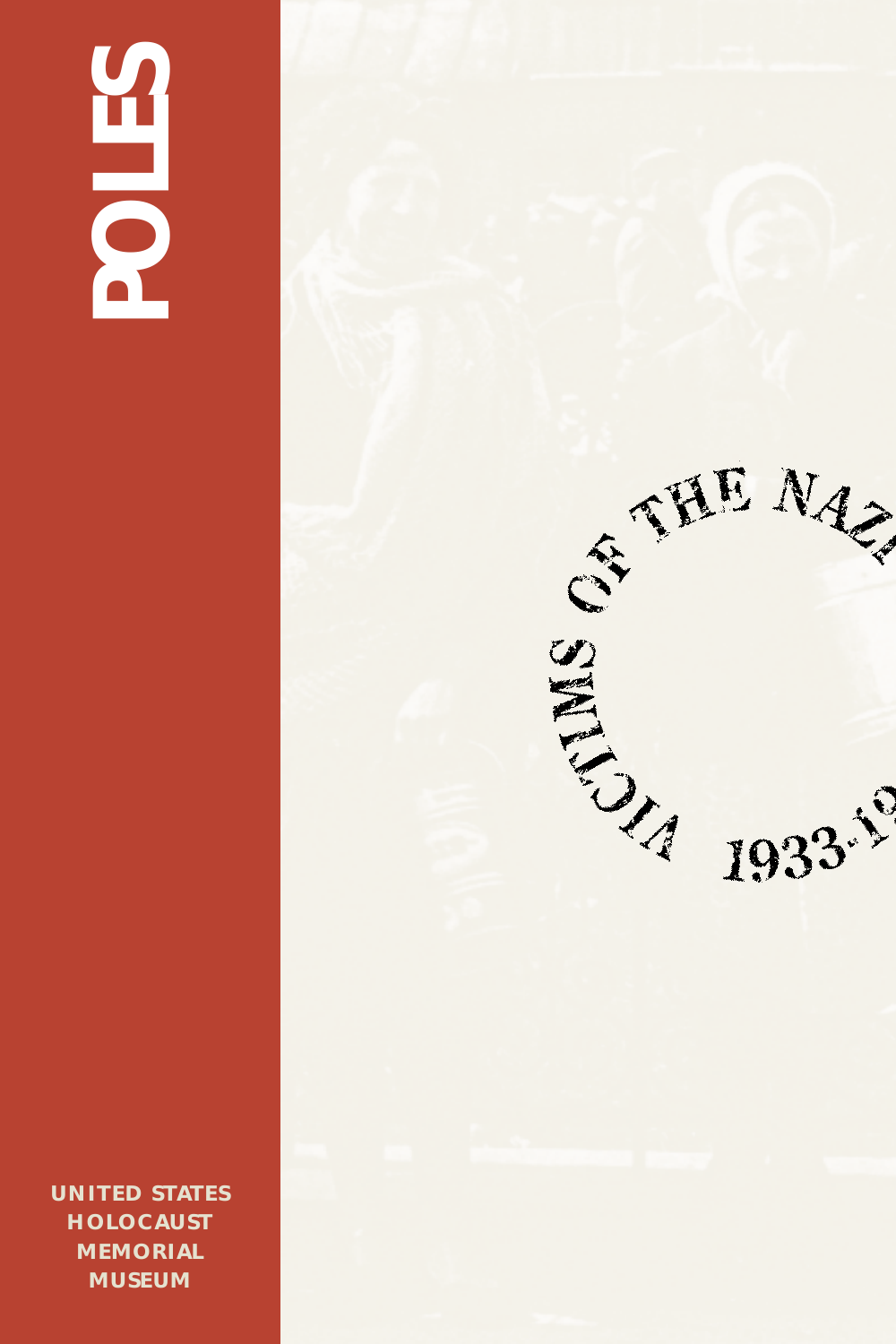*Cover: In an area of Poland annexed to Germany, Polish women are guarded by German soldiers prior to their deportation to the General Government, 1940. Bundesarchiv Koblenz, Germany.*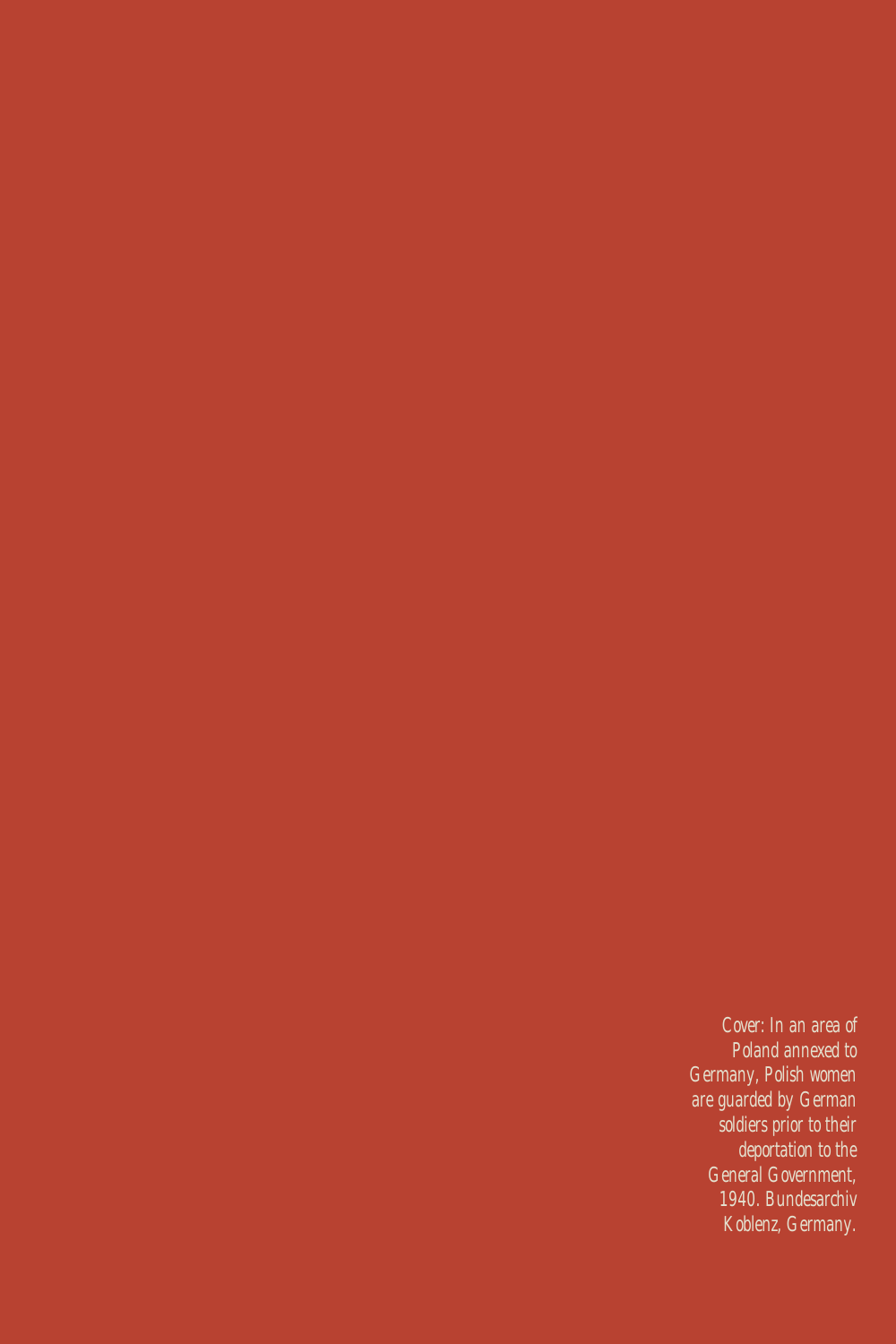During World War II Poland suffered greatly under five years of German occupation. Nazi ideology viewed "Poles"— the predominantly Roman Catholic ethnic majority — as "subhumans" occupying lands vital to Germany. As part of the policy to destroy the Polish resistance, the Germans killed many of the nation's political, religious, and intellectual leaders. They also kidnapped children judged racially suitable for adoption by Germans and confined Poles in dozens of prisons and concentration and forced labor camps, where many perished.

**IMS OF** 

AF NA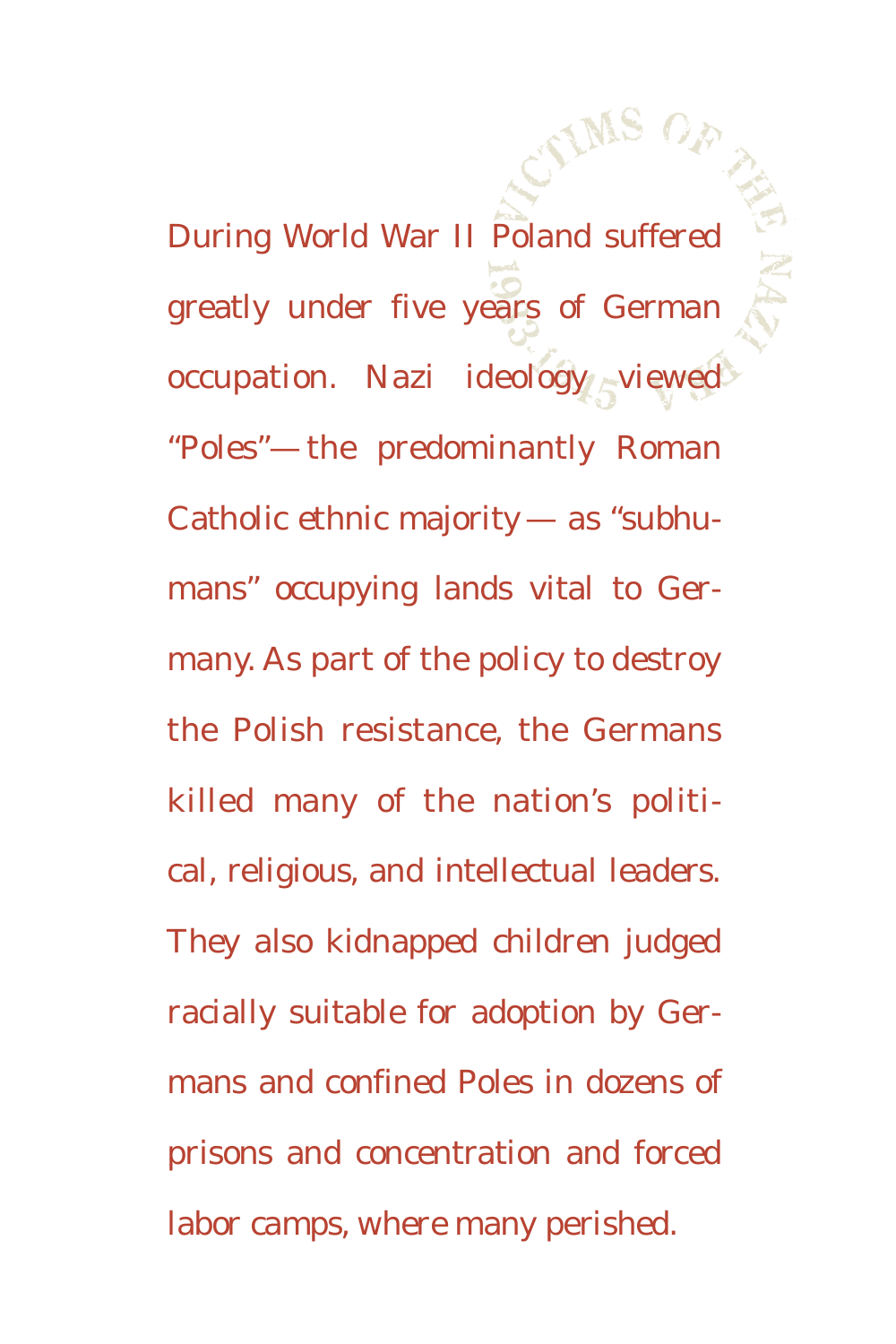

*State Museum Auschwitz, Oswiecim, Poland*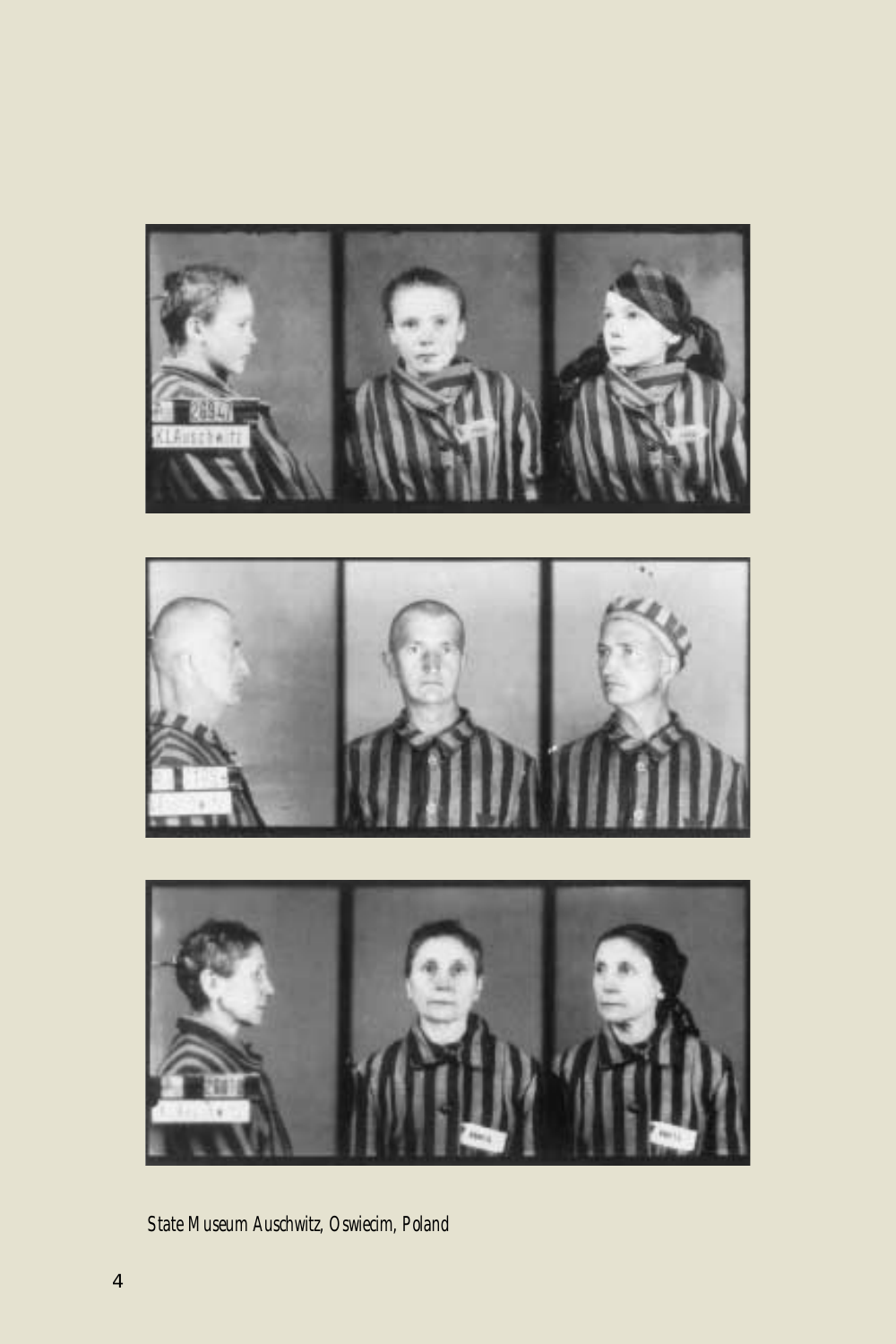### POLES: VICTIMS OF THE NAZI ERA

*Auschwitz mug shot of Czeslawa Kwaka, who was born August 15, 1928. She arrived at Auschwitz on December 13, 1942, and died there March 12, 1943.*

*Mug shot of Jan Oglodek, an architect, who arrived at Auschwitz on April 5,1941. He was one of 151 inmates shot in the first mass execution at Block 11, on the Polish national holiday, November 11, 1941.*

*Mug shot of Eugenia Smolenka, who was born October 2, 1886. She entered Auschwitz on November 27, 1942, and died there March 8, 1943.*

### THE INVASION AND OCCUPATION OF POLAND

German forces invaded Poland on September 1, 1939. Polish troops fought valiantly in the face of vastly better equipped forces, with fierce engagements around Warsaw. Exhausted of food and water, the besieged capital surrendered on September 27, and fighting by regular Polish army units ended in early October.

Hitler's pretext for military expansion eastward was the "need" for more *Lebensraum*, "living space," for the German nation. On the eve of the invasion he reportedly stated in a meeting of high officials:

> *I have issued the command—and I'll have*

*anybody who utters but one word of criticism executed by firing squad—that our war aim does not consist in reaching certain lines, but in the physical destruction of the enemy. Accordingly, I have placed my deathhead formations in readiness—for the present only in the East with orders to send to death mercilessly and without compassion, men, women, and children of Polish derivation and language. Only thus shall we gain the living space that we need.*

In 1939 Germany directly annexed bordering western and northern Poland, disputed lands where many ethnic Germans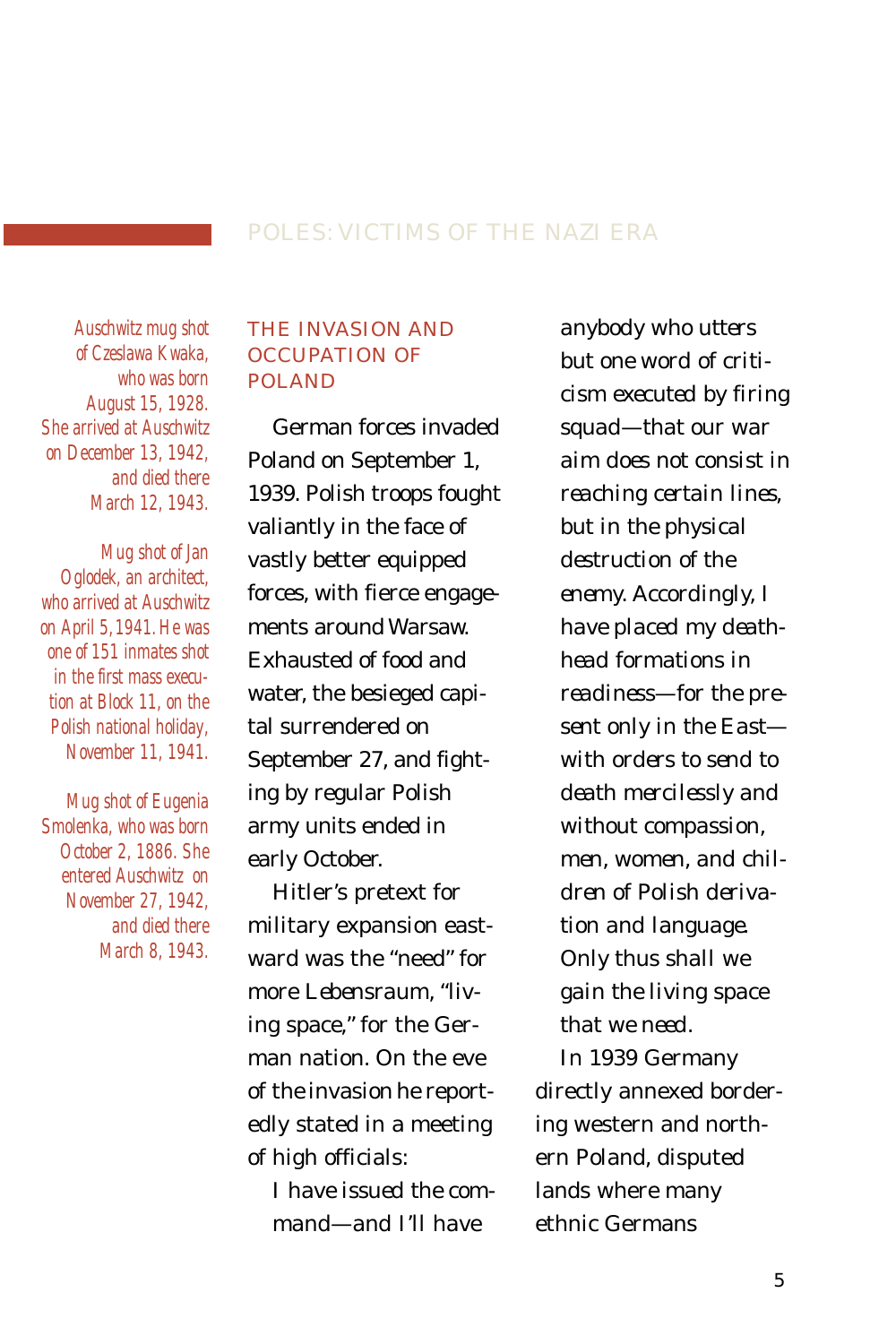(*Volksdeutsche*) resided. In contrast, the more extensive central and southern areas were formed into a separate "General Government," which was ruled by German civil administrator Hans Frank. Cracow became the capital of the General Government, as the Germans planned to turn the Polish capital of Warsaw into a backwater town. After Germany invaded the Soviet Union in 1941, Germany also seized eastern Poland. (This territory had been invaded and occupied by the Soviets in September 1939, in accordance with the German-Soviet Non-Aggression Pact of August 1939 that divided Poland between Germany and the Soviet Union.)

One aspect of German policy in conquered

Poland aimed to prevent its ethnically diverse population from uniting against Germany. "We need to divide [Poland's many different ethnic groups] up into as many parts and splinter groups as possible," wrote Heinrich Himmler, head of the SS, in a top-secret memorandum, "The Treatment of Racial Aliens in the East," dated May 25, 1940. According to the 1931 census by language, 69% of the population totalling 35 million inhabitants spoke Polish as their mother tongue. (Most of them were Roman Catholics.) Fifteen percent were Ukrainians, 8.5% Jews, 4.7% Belorussians, and 2.2% Germans. Nearly threefourths of the population were peasants or agricultural laborers, and another fifth, industrial

*On German maps "Poland" disappeared as a geo-political entity. Annexed territories (shaded dark gray): Danzig and northwestern lands were incorporated into the German provinces of Danzig, West Prussia, and East Prussia, and southwestern lands, including Auschwitz, into Upper Silesia. Western Poland, including Lodz, became a new German province, the "Wartheland." The Bialystok district (shaded light grey) became a quasi-incorporated area. The rest of eastern Poland under German administration (shaded light grey) was merged with the German-occupied Baltic states and Soviet Union into a "Reichskommissariat Ostland" (in the north) and a "Reichskommissariat Ukraine" (in the south).*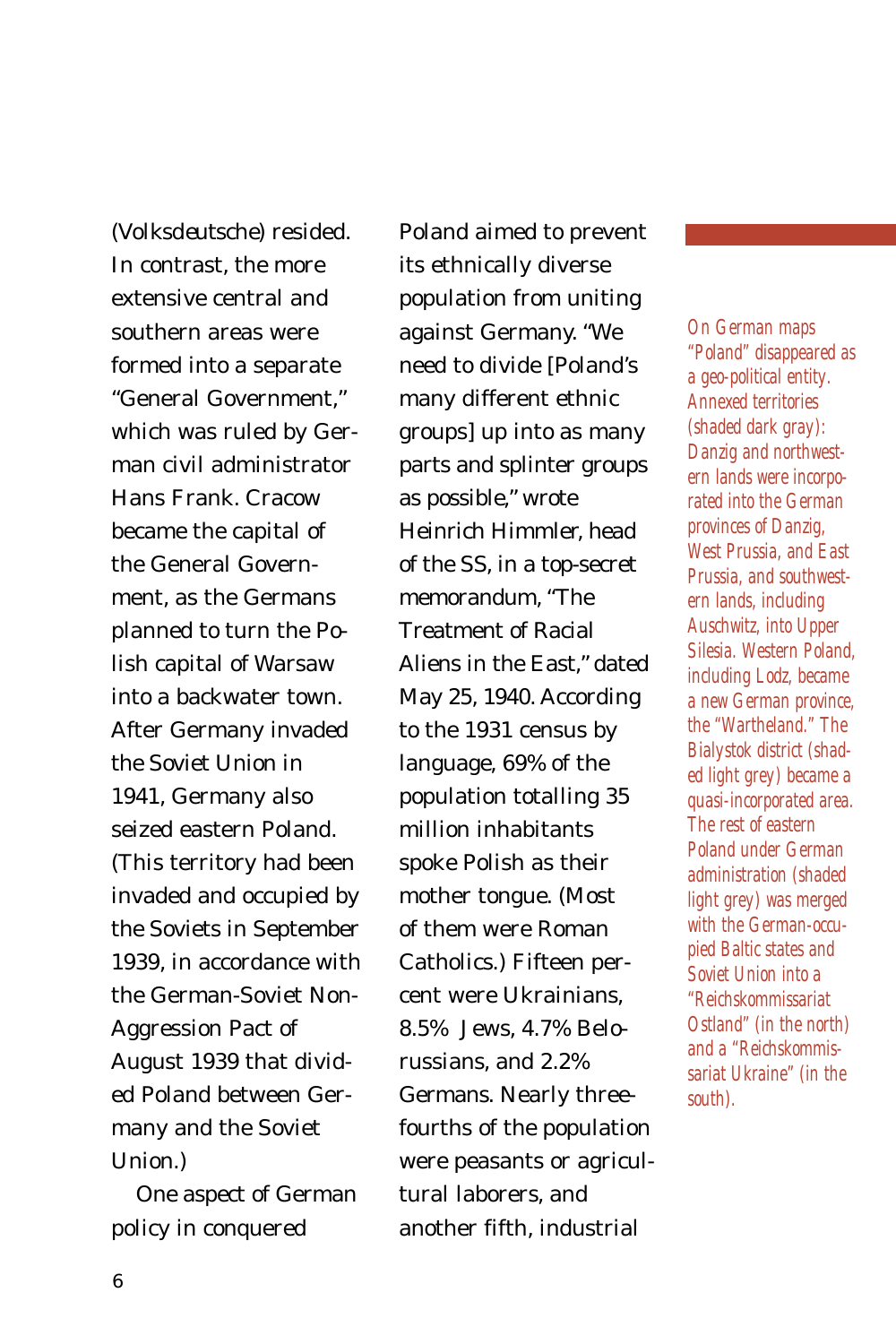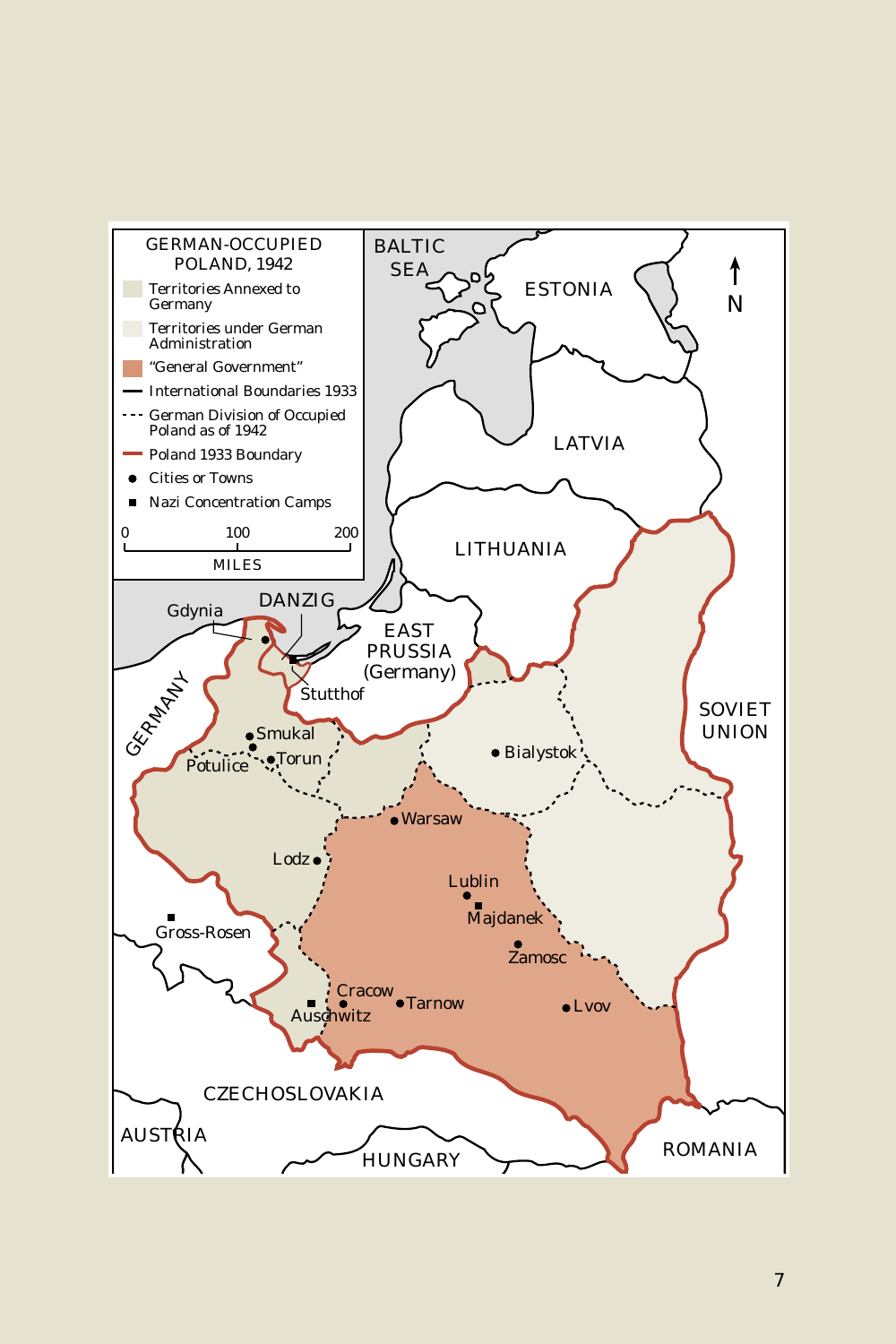*"Poles may have only one master—a German. Two masters cannot exist side by side, and this is why all members of the Polish intelligentsia must be killed."*—Adolf Hitler (1940)



8 *Main Commission for the Investigation of Nazi War Crimes, Warsaw, Poland*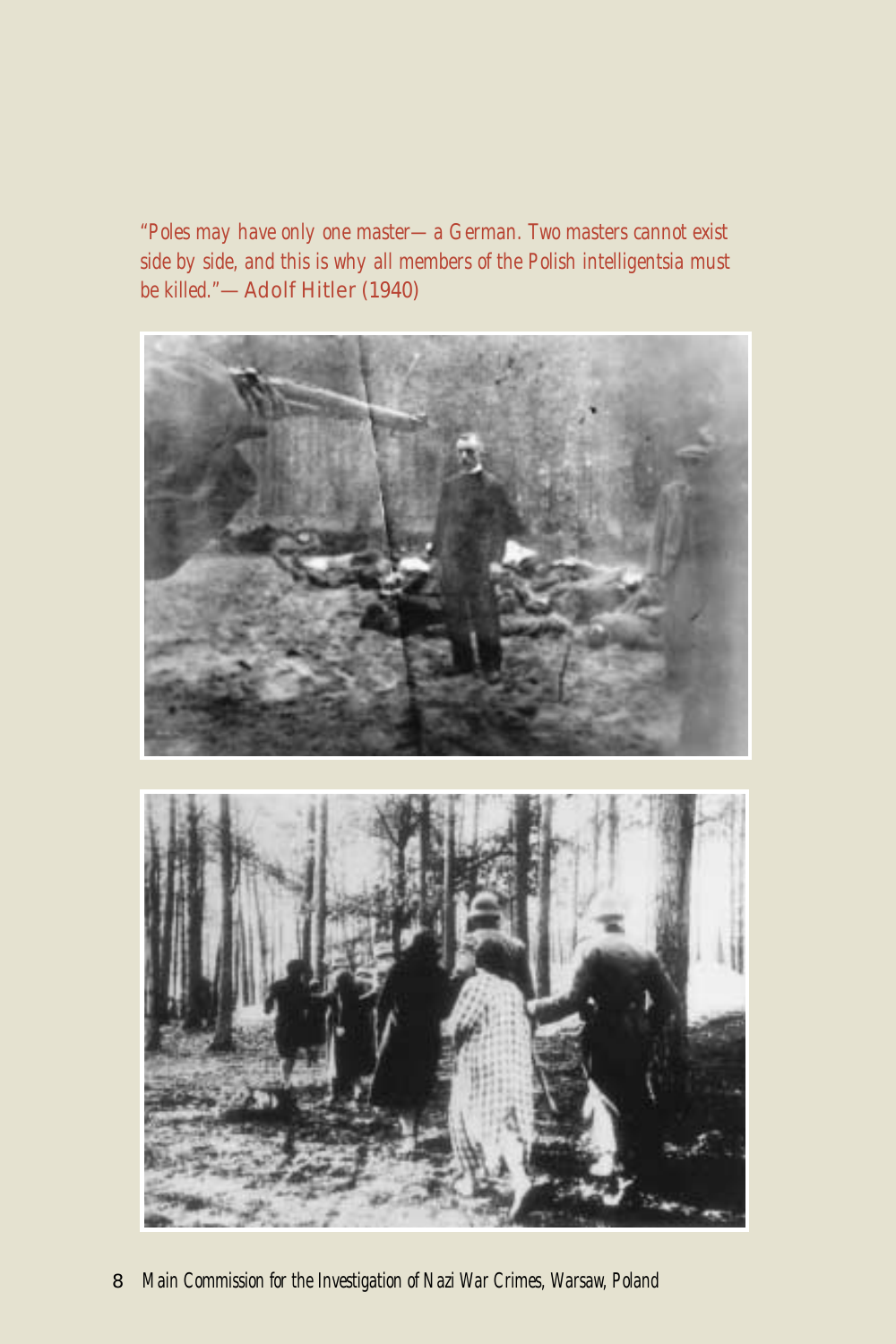*(left) A Polish priest, Father Piotr Sosnowski, before his execution by German Security Police, near the city of Gdynia, late 1939. (below) Polish women being led to a German execution site in the Palmiry forest, near Warsaw, June 18, 1941.*

workers. Poland had a small middle and upper class of well-educated professionals, entrepreneurs, and landowners.

In contrast to Nazi genocidal policy that targeted all of Poland's 3.3 million Jewish men, women, and children for destruction, Nazi plans for the Polish Catholic majority focused on the murder or suppression of political, religious, and intellectual leaders. This policy had two aims: first, to prevent Polish elites from organizing resistance or from ever regrouping into a governing class; second, to exploit Poland's leaderless, less educated majority of peasants and workers as unskilled laborers in agriculture and industry.

# TERROR AGAINST THE INTELLIGENTSIA AND CLERGY

During the 1939 German invasion of Poland, special action squads of SS and police (the *Einsatzgruppen*) were deployed in the rear, arresting or killing those civilians caught resisting the Germans or considered capable of doing so as determined by their position and social status. Tens of thousands of wealthy landowners, clergymen, and members of the intelligentsia—government officials, teachers, doctors, dentists, officers, journalists, and others (both Poles and Jews)—were either murdered in mass executions or sent to prisons and concentration camps. German army units and "self-defense" forces composed of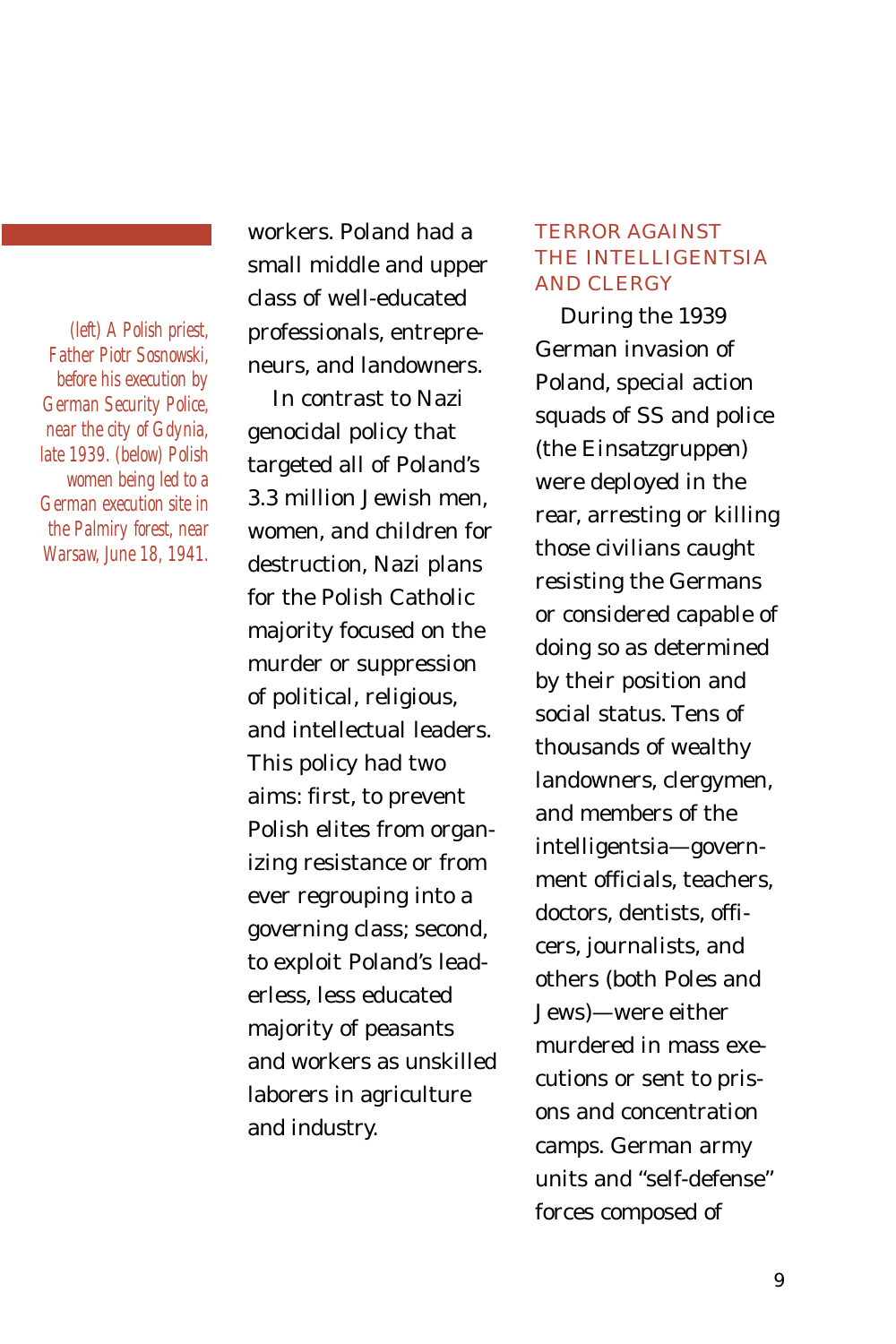*Volksdeutsche* also participated in executions of civilians. In many instances, these executions were reprisal actions that held entire communities collectively responsible for the killing of Germans.

During the summer of 1940, the SS rounded up members of the intelligentsia in the General Government. In this socalled *A-B Aktion* (Extraordinary Pacification Operation), several thousand university professors, teachers, priests, and others were shot. The mass murders occurred outside Warsaw, in the Kampinos forest near Palmiry, and inside the city at the Pawiak prison.

As part of wider efforts to destroy Polish culture, the Germans closed or destroyed uni-

versities, schools, museums, libraries, and scientific laboratories. They demolished hundreds of monuments to national heroes. To prevent the birth of a new generation of educated Poles, German officials decreed that Polish children's schooling end after a few years of elementary education. "The sole goal of this schooling is to teach them simple arithmetic, nothing above the number 500; writing one's name; and the doctrine that it is divine law to obey the Germans. . . . I do not think that reading is desirable," Himmler wrote in his May 1940 memorandum.

In the annexed lands, the Nazis' goal was complete "Germanization" to assimilate the territories politically, culturally, socially, and economically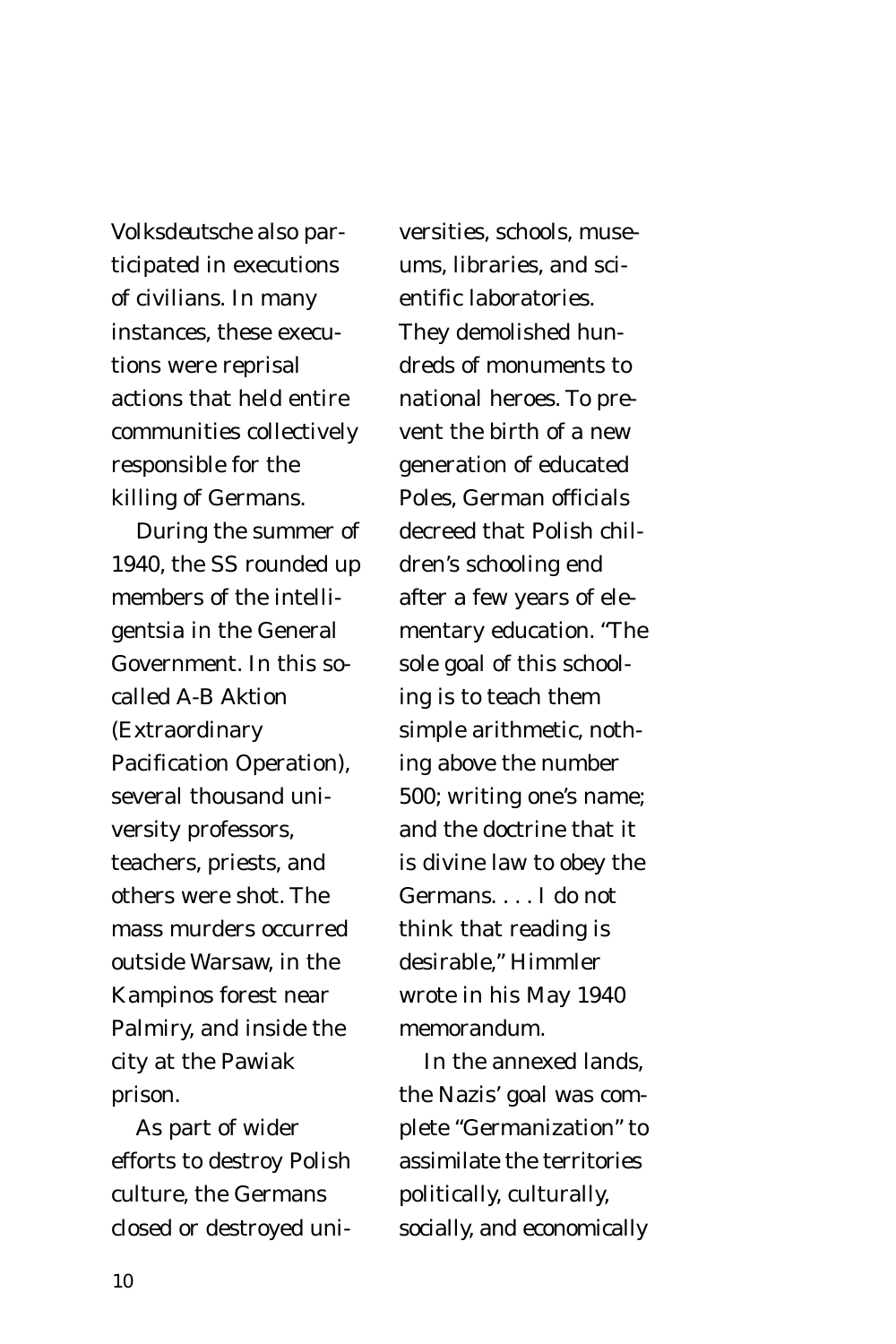into the German Reich. They applied this policy most rigorously in western incorporated territories—the socalled *Wartheland.* There, the Germans closed even elementary schools where Polish was the language of instruction. They renamed streets and cities so that Lodz became Litzmannstadt, for example. They also seized tens of thousands of Polish enterprises, from large industrial firms to small shops, without payment to the owners. Signs posted in public places warned: "Entrance is forbidden to Poles, Jews, and dogs."

The Roman Catholic Church was suppressed throughout Poland because historically it had led Polish nationalist forces fighting for

Poland's independence from outside domination. The Germans treated the Church most harshly in the annexed regions, as they systematically closed churches there; most priests were either killed, imprisoned, or deported to the General Government. The Germans also closed seminaries and convents, persecuting monks and nuns. Between 1939 and 1945 an estimated 3,000 members of the Polish clergy were killed; of these, 1,992 died in concentration camps, 787 of them at Dachau.

# EXPULSIONS AND THE KIDNAPPING OF CHILDREN

The Germanization of the annexed lands also included an ambitious program to resettle Germans from the Baltic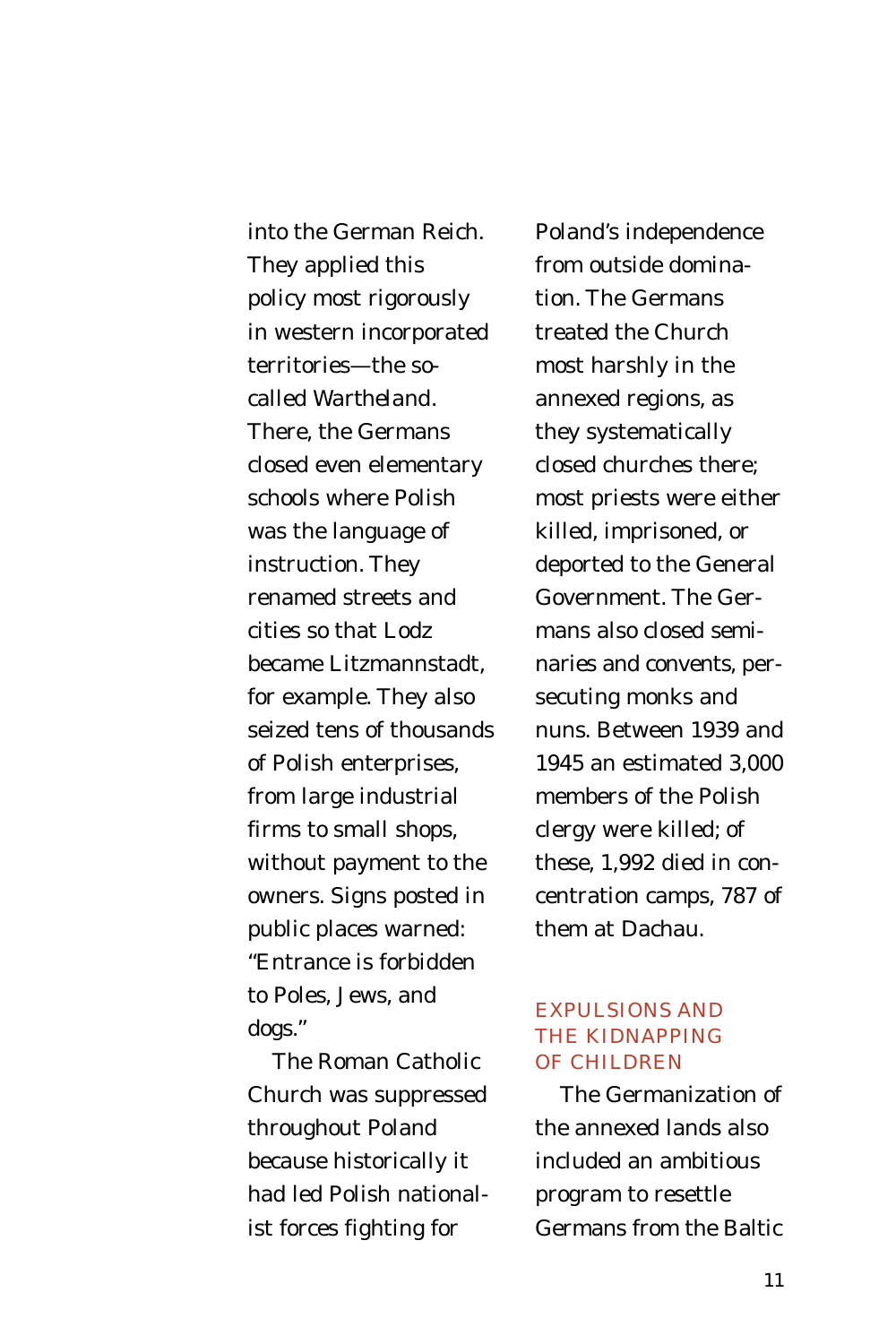and other regions on farms and other homes formerly occupied by Poles and Jews. Beginning in October 1939, the SS began to expel Poles and Jews from the *Wartheland* and the Danzig corridor and transport them to the General Government. By the end of 1940, the SS had expelled 325,000 people without warning and plundered their property and belongings. Many elderly people and children died en route or in makeshift transit camps such as those in the towns of Potulice, Smukal, and Torun. In 1941, the Germans expelled 45,000 more people, but they scaled backed the program after the invasion of the Soviet Union in late June 1941. Trains used for resettlement were more urgently needed to transport soldiers and supplies to the front.

In late 1942 and in 1943, the SS also carried out massive expulsions in the General Government, uprooting 110,000 Poles from 300 villages in the Zamosc-Lublin region. Families were torn apart as ablebodied teens and adults were taken for forced labor and elderly, young, and disabled persons were moved to other localities. Tens of thousands were also imprisoned in Auschwitz or Majdanek concentration camps.

During the Zamosc expulsions the Germans seized many children from their parents to be racially screened for possible adoption by German parents in the SS *Lebensborn* ("Fount of Life") program. As many as 4,454 children

*At a December 14, 1942, meeting with Nazi Party leaders in the General Government, Governor General Hans Frank bluntly presented "extermination" of the Poles as a policy option in conflict with the growing demand for Polish labor.*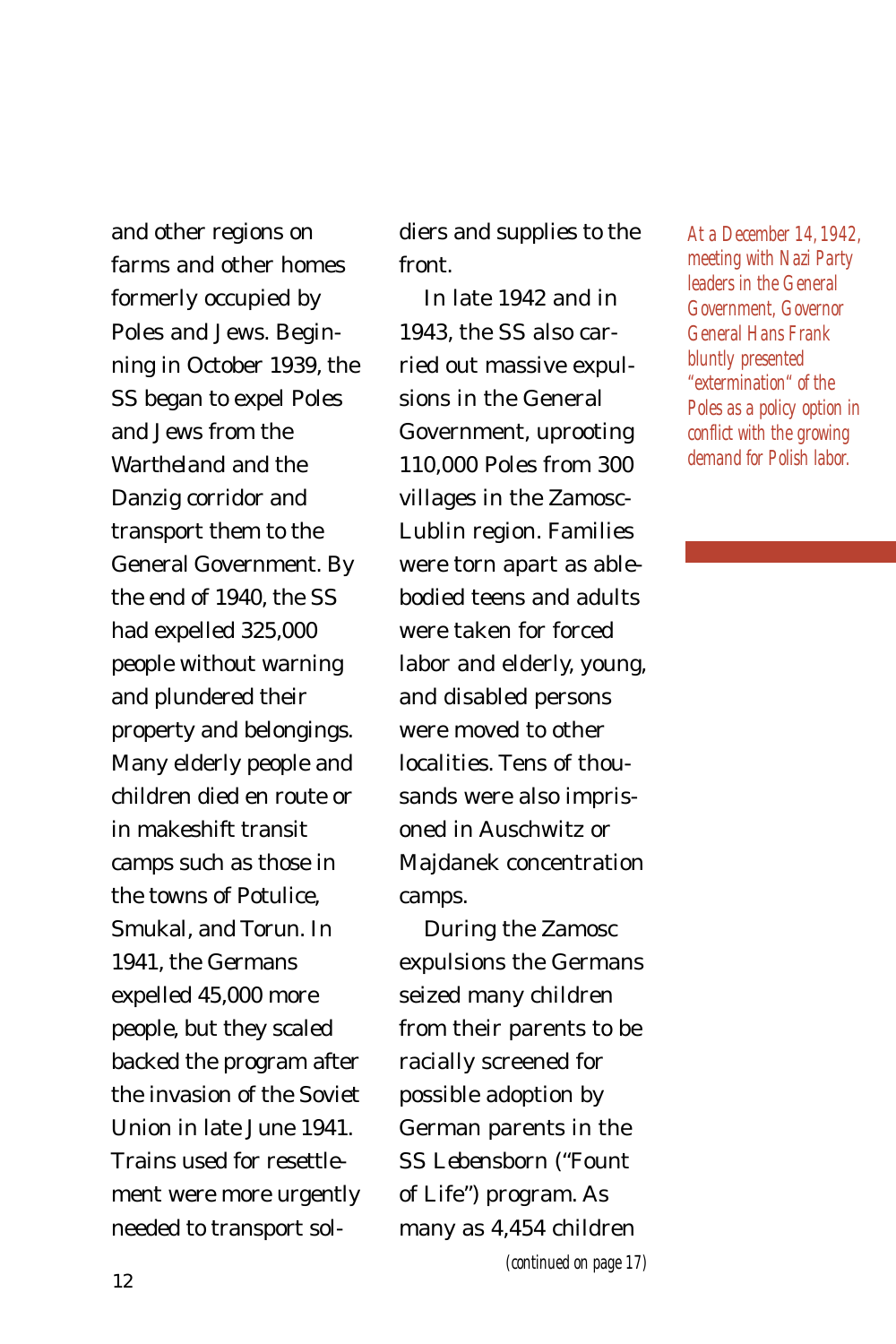# **GERMAN OCCUPATION POLICY IN POLAND**

You know that within the Party the line which is generally adopted is that our Polish policy consists of the deportation of the Poles, their destruction, or their treatment as a mere source of labor. You are also aware that the policy has been largely put into practice. Now, however, things are becoming tremendously complicated in this sphere. The problem arises above all from the fact that the Reich is being forced to transfer large sections of industry from the areas threatened by air attack to the General Government. On the other hand, there is a necessity to ensure the supply of local labor for the plants which are already in the General Government at all costs, to maintain the transport system and the whole administrative apparatus, and to ensure the harvest etc. . . .

It would be desirable if the Reich ministries, the Party agencies, and the territorial authorities could finally decide on a course of action. It simply will not do for some people to say all Poles of whatever sort will be exterminated, and for others to say all Poles of whatever kind, if they are fit for work, must be put to work. There is a complete contradiction here....

Should we exterminate or build things up, should the work be created here or in the Reich, should we give up workers or keep them here, should we let the Poles starve or should we feed them?

*From J. Noakes and G. Pridham,* Nazism: A History in Documents and Eyewitness Accounts, 1919-1945 *(New York, 1988), Vol. 2, pp. 967–968. Translated from W. Prag and W. Jacobmeyer, eds.,* Das Diensttagebuch des deutschen Generalgouverneurs in Polen 1939–1945 *(Stuggart, 1975), pp. 590–91.*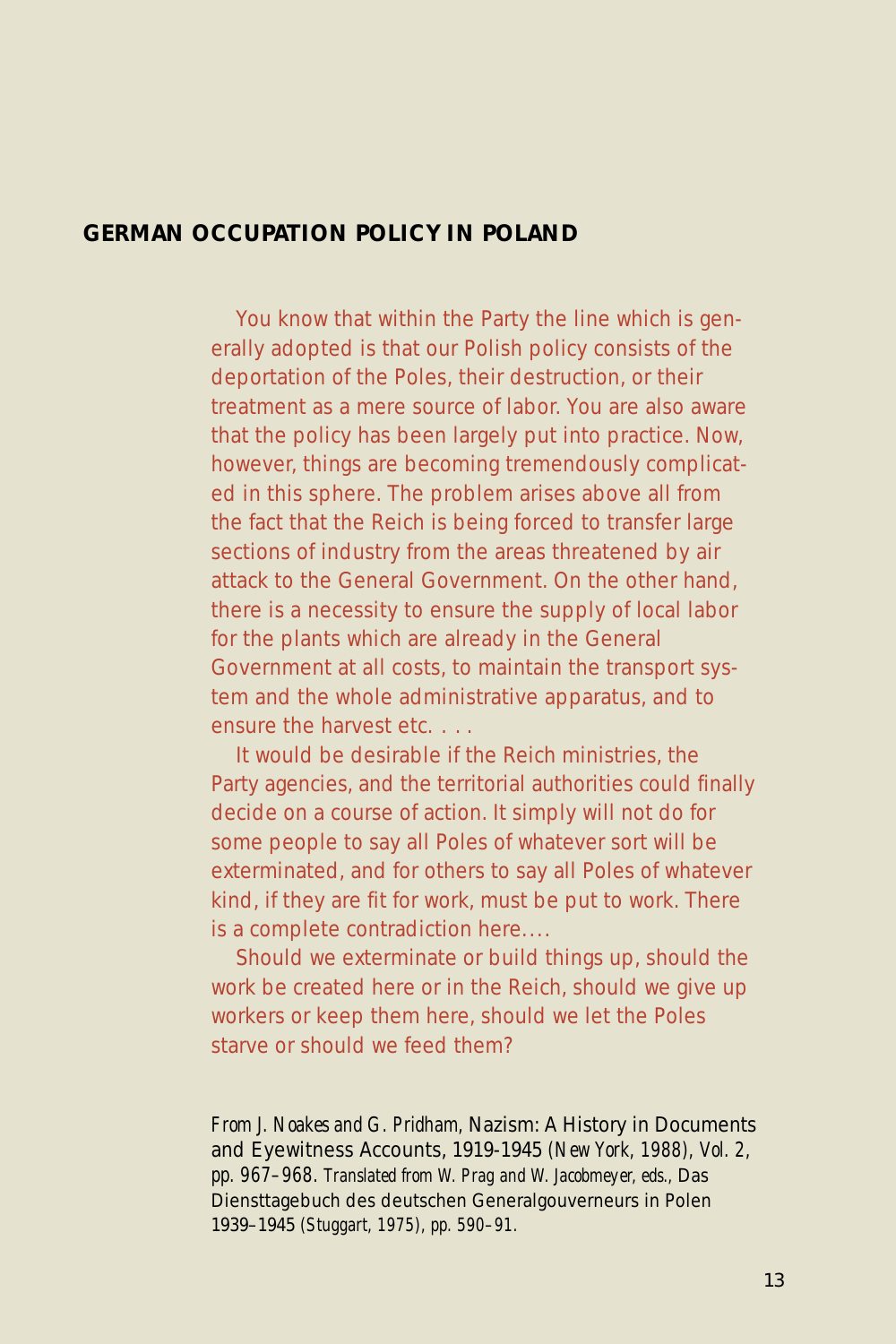### **A POLISH DEPORTEE RECALLS HER ORDEAL**

*Account by a Mrs. J.K. of her expulsion to the General Government from the port city of Gdynia, part of the Polish lands annexed directly to Germany in 1939. This deposition appeared in the* Black Book of Poland*, a publication that chronicled Polish suffering under German occupation.*

On 17 October 1939, at 8 A.M. I heard someone knocking at the door of my flat. As my maid was afraid to open it, I went to the door myself. I found there two German gendarmes, who roughly told me that in a few hours I had to be ready to travel with my children and everybody in the house. When I said that I had small children, that my husband was a prisoner of war, and that I could not get ready to travel in so short a time, the gendarmes answered that not only must I be ready, but that the flat must be swept, the plates and dishes washed and the keys left in the cupboards, so that the Germans who were to live in my house should have no trouble. In so many words, they further declared that I was entitled to take with me only one suitcase of not more than fifty kilograms in weight and a small handbag with food for a few days.

At 12 noon they came again and ordered us to go out in front of the house. Similar groups of people were standing in front of all the houses. After some hours' waiting, military lorries drove up and they packed us in one after the other, shouting at us rudely and also striking us. Then they took us to the railway station, but only in the evening did they pack us into filthy goods trucks, the doors of which were then bolted and sealed. In these trucks, most of which were packed with forty people, we spent three days, without any possibility of getting out. I hereby affirm that in my truck there were

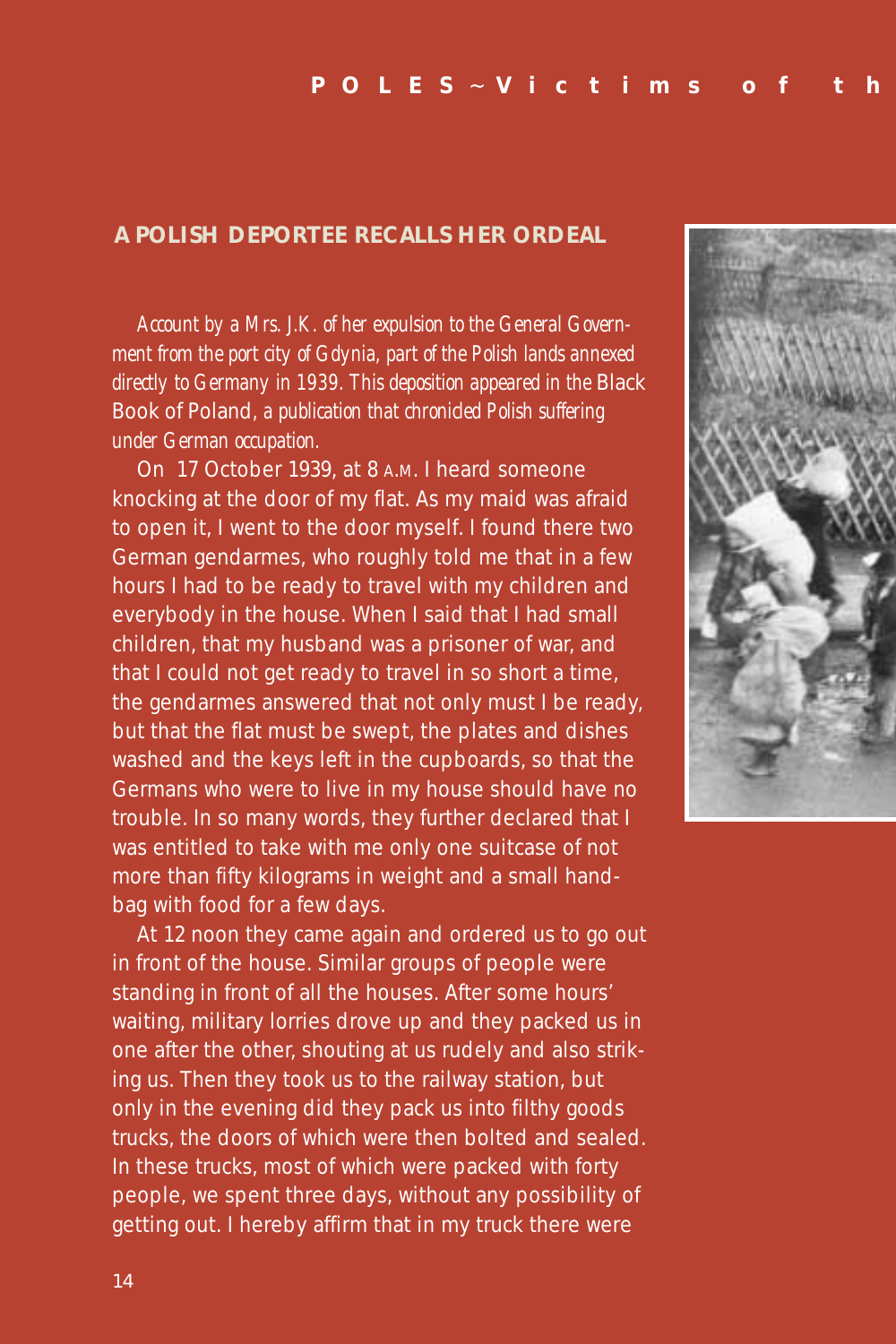

six children of under ten years of age and two old men, and that we were not given any straw, or any drinking utensils, that we had to satisfy our natural needs in the tightly packed truck, and that if there were no deaths in our transport it was only because it was still comparatively warm and we spent only three days on the journey. We were unloaded, half dead at Czestochowa, where the local population gave us immediate help, but the German soldiers who opened the truck exclaimed 'What! Are these Polish swine still alive?'

*From Polish Ministry of Information,* The Black Book of Poland *(New York,1942), p.184.*

*Expulsion of Poles from their villiage in territory annexed by Germany.*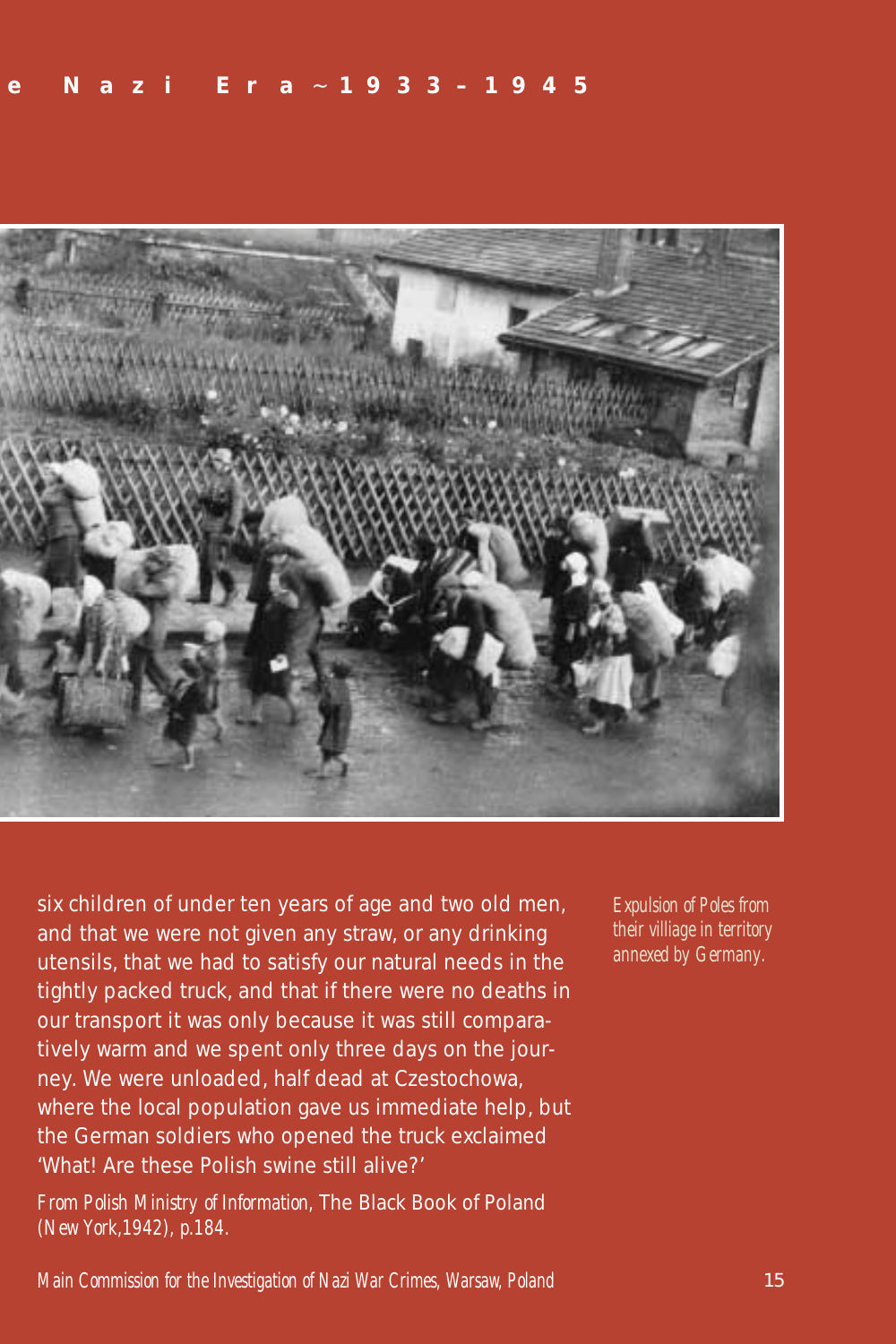

# *Main Commission for the Investigation of Nazi War Crimes, Warsaw, Poland*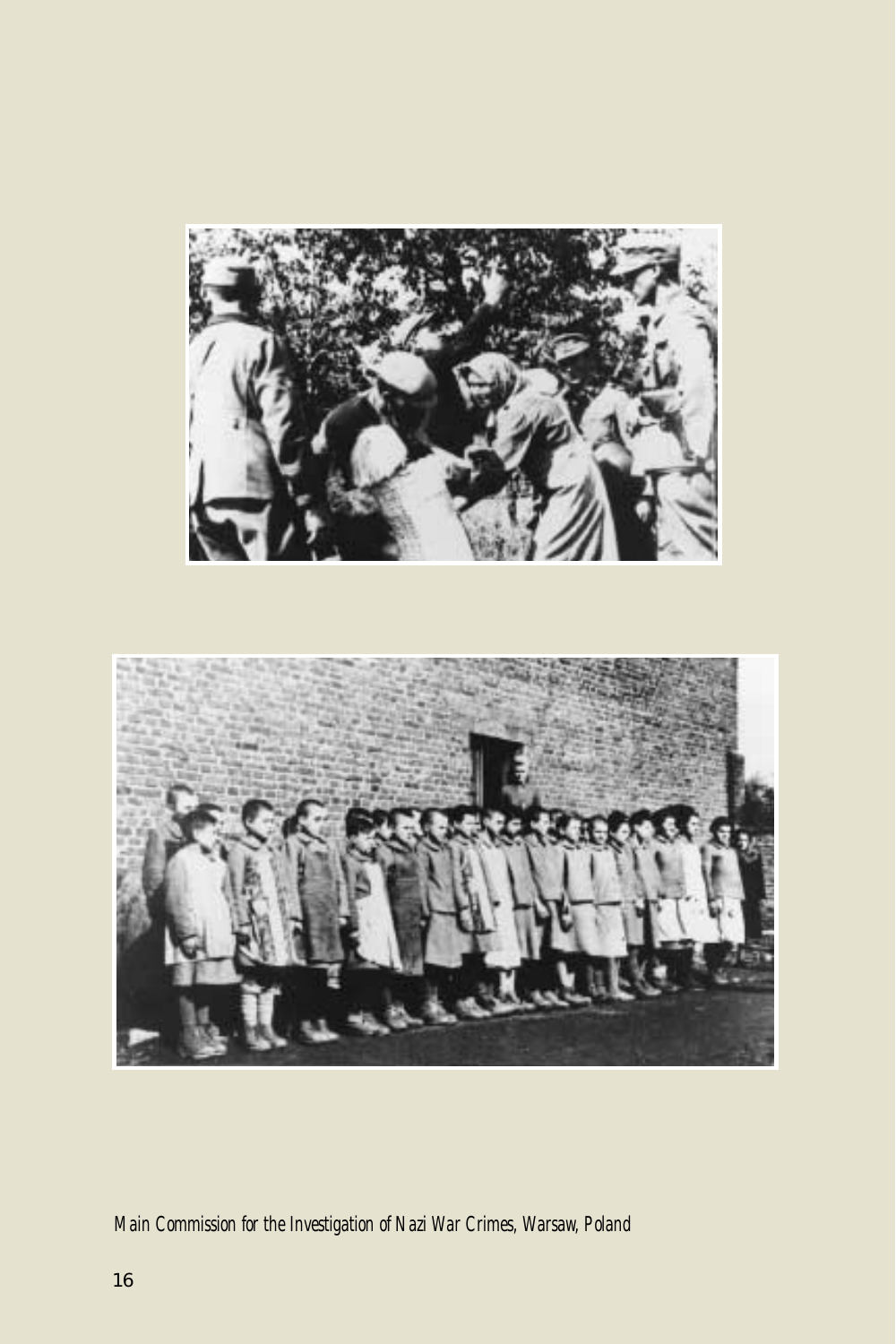*(left) One eyewitness of the kidnapping of children at Zamosc later recalled: "I saw children being taken from their mothers; some were even torn from the breast. It was a terrible sight: the agony of the mothers and fathers, the beating by the Germans, and the crying of the children." (below) Some children ultimately rejected for Germanization were interned in the Dzierzazn children's camp, where the mortality rate was very high.*

chosen for Germanization were given German names, forbidden to speak Polish, and reeducated in SS or other Nazi institutions, where many died of hunger or disease. Few ever saw their parents again. Many more children were rejected as unsuitable for Germanization after failing to measure up to racial scientists' criteria for establishing "Aryan" ancestry; they were sent to children's homes or killed, some of them at Auschwitz of phenol injections. An estimated total of 50,000 children were kidnapped in Poland, the majority taken from orphanages and foster homes in the annexed lands. Infants born to Polish women deported to Germany as farm and factory laborers were also usually taken from

the mothers and subjected to Germanization. (If an examination of the father and mother suggested that a "racially valuable" child might not result from the union, abortion was compulsory.)

The Zamosc expulsions spurred intense resistance as the Poles began to fear they were to suffer the same fate as the Jews—systematic deportation to extermination camps. Attacks on ethnic German settlers by members of the Polish resistance, whose ranks were filled with terrorized peasants, in turn provoked mass executions or other forms of German terror.

Throughout the occupation, the Germans applied a ruthless retaliation policy in an attempt to destroy resistance. As the Polish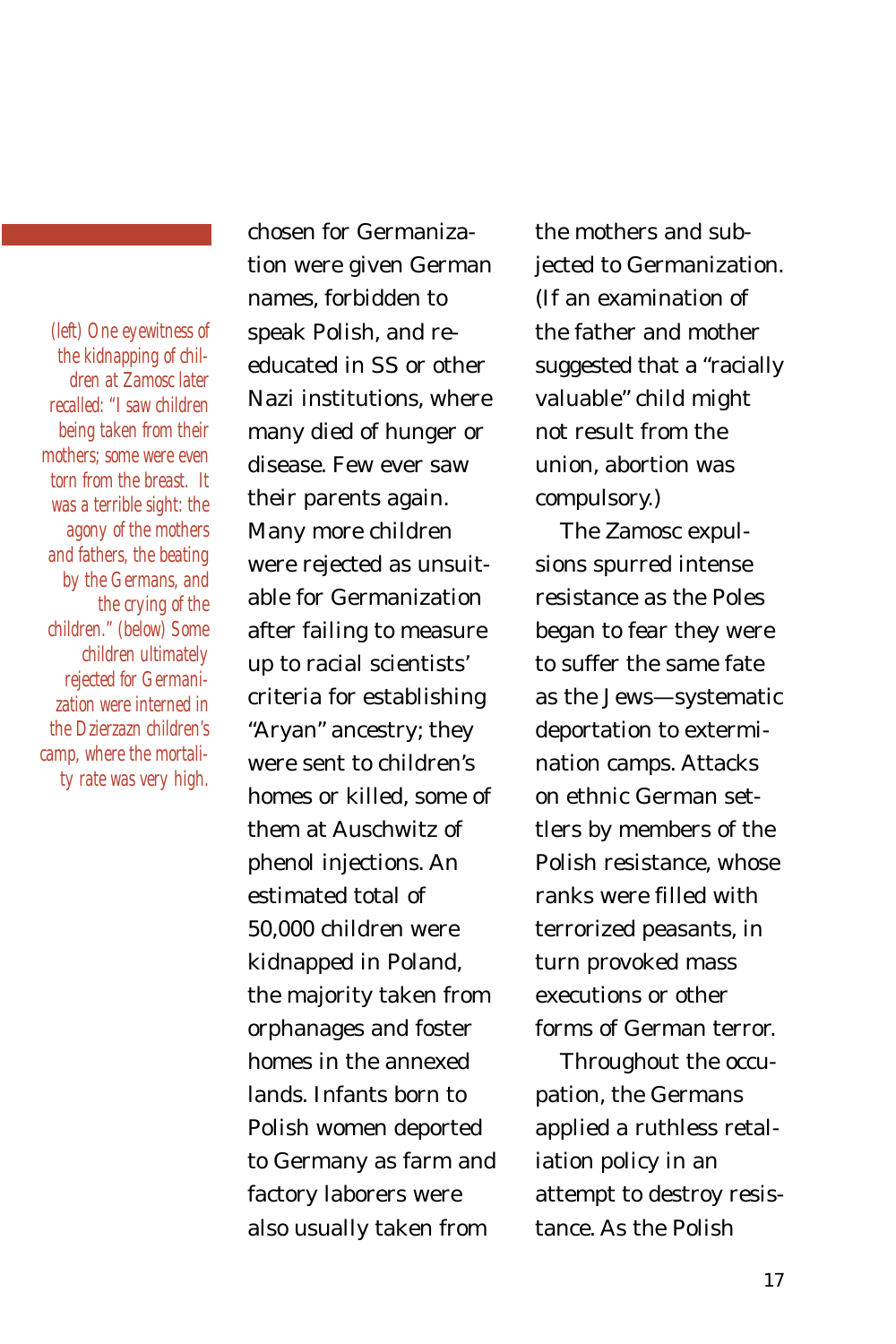resistance grew bolder in 1943 after the German defeat at Stalingrad, German reprisal efforts escalated. The Germans destroyed dozens of villages, killing men, women, and children. Public executions by hanging or shooting in Warsaw and other cities occurred daily. During the war the Germans destroyed at least 300 villages in Poland.

# FORCED LABOR AND TERROR OF THE CAMPS

Between 1939 and 1945 at least 1.5 million Polish citizens were transported to the Reich for labor, most of them against their will. Many were teenaged boys and girls. Although Germany also used forced laborers from western Europe, Poles, along with other

eastern Europeans viewed as inferior, were subject to especially harsh discriminatory measures. They were forced to wear identifying purple P's sewn to their clothing, subjected to a curfew, and banned from public transportation. While the actual treatment accorded factory workers or farm hands often varied depending on the individual employer, Polish laborers as a rule were compelled to work longer hours for lower wages than western Europeans, and in many cities they lived in segregated barracks behind barbed wire. Social relations with Germans outside work were forbidden, and sexual relations with them were considered "racial defilement" punishable by death. During the war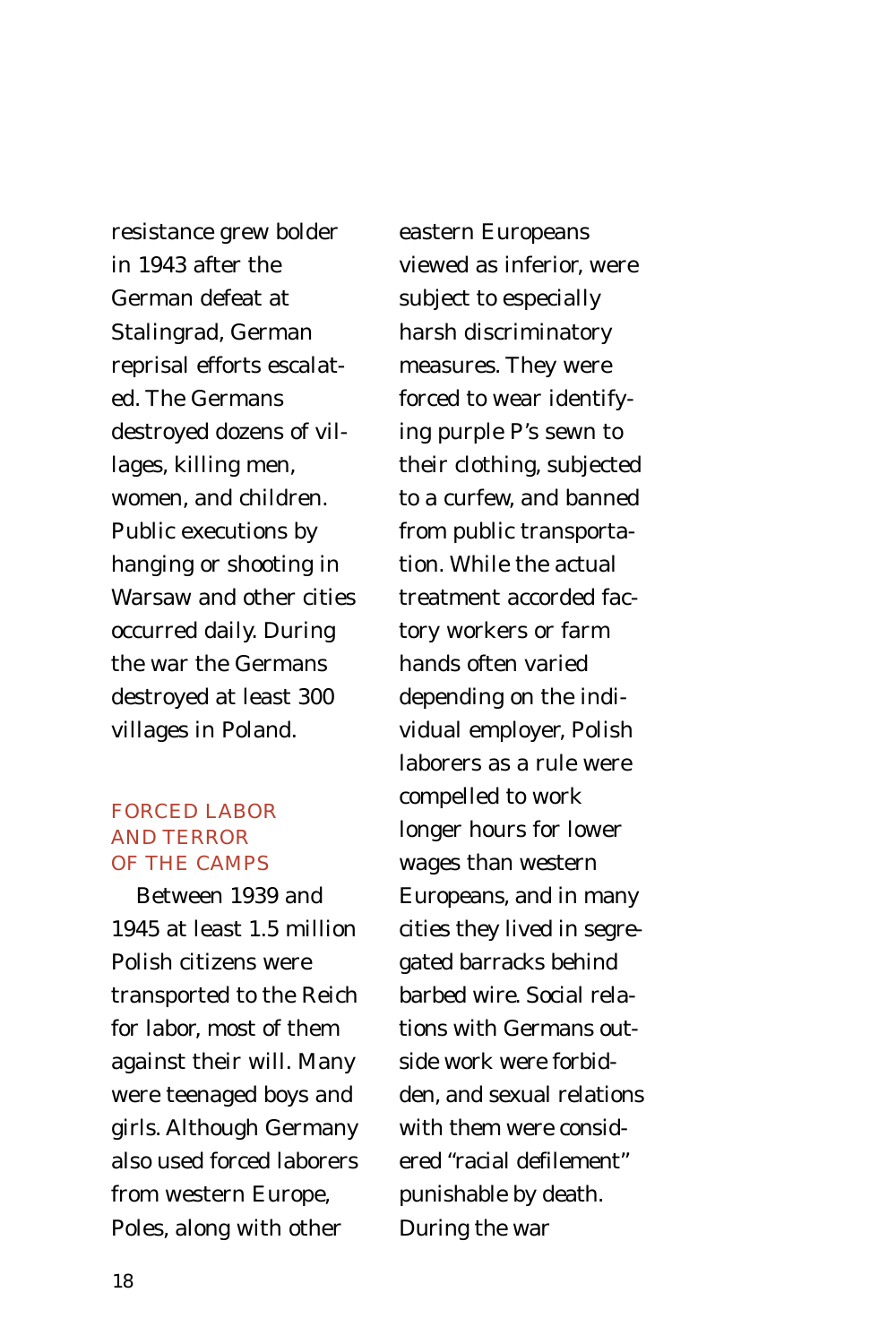hundreds of Polish men were executed for their relations with German women.

Poles were prisoners in nearly every camp in the extensive camp system in German-occupied Poland and the Reich. A major camp complex at Stutthof, east of Danzig, existed from September 2, 1939, to war's end, and an estimated 20,000 Poles died there as a result of executions, hard labor, and harsh conditions. Auschwitz (Oswiecim) became the main concentration camp for Poles after the arrival there on June 14, 1940, of 728 men transported from an overcrowded prison at Tarnow. By March 1941, 10,900 prisoners were registered at the camp, most of them Poles. In September 1941, 200 ill prisoners, most of them

Poles, along with 650 Soviet prisoners of war, were killed in the first gassing experiments at Auschwitz. Beginning in 1942, Auschwitz's prisoner population became much more diverse, as Jews and other "enemies of the state" from all over German-occupied Europe were deported to the camp.

The Polish scholar Franciszek Piper, the chief historian of Auschwitz, estimates that 140,000 to 150,000 Poles were brought to that camp between 1940 and 1945, and that 70,000 to 75,000 died there as victims of executions, of cruel medical experiments, and of starvation and disease. Some 100,000 Poles were deported to Majdanek, and tens of thousands of them died there. An estimated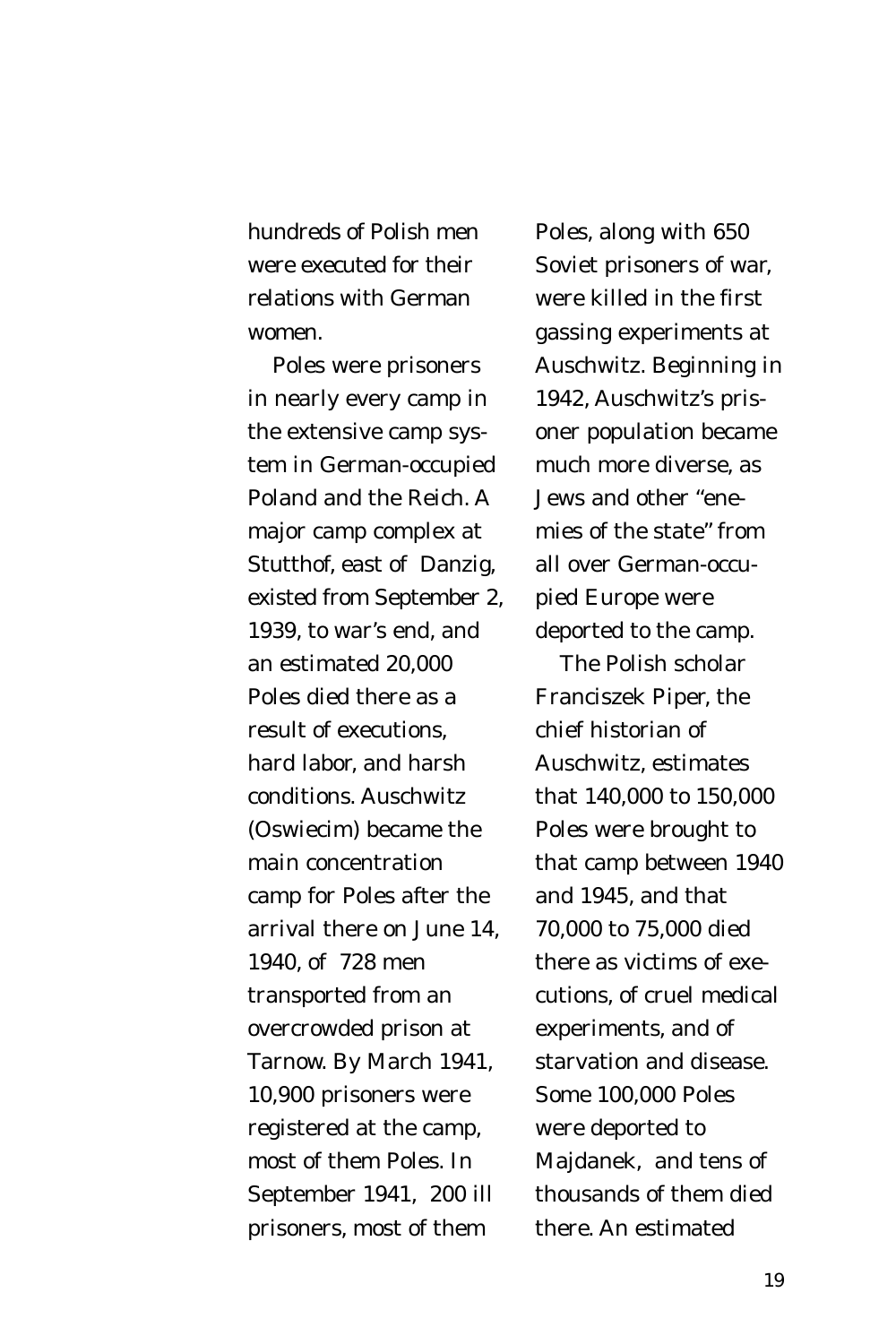20,000 Poles died at Sachsenhausen, 20,000 at Gross-Rosen, 30,000 at Mauthausen, 17,000 at Neuengamme, 10,000 at Dachau, and 17,000 at Ravensbrueck. In addition, victims in the tens of thousands were executed or died in the thousands of other camps—including special children's camps such as Lodz and its subcamp, Dzierzazn and in prisons and other places of detention within and outside Poland.

### POLISH RESISTANCE

In response to the German occupation, Poles organized one of the largest underground movements in Europe with more than 300 widely supported political and military groups and subgroups. Despite military defeat, the Polish government itself

never surrendered. In 1940 a Polish government-in-exile became based in London. Resistance groups inside Poland set up underground courts for trying collaborators and others and clandestine schools in response to the Germans' closing of many educational institutions. The universities of Warsaw, Cracow, and Lvov all operated clandestinely. Officers of the regular Polish army headed an underground armed force, the "Home Army" (*Armia Krajowa* —AK). After preliminary organizational activities, including the training of fighters and hoarding of weapons, the AK activated partisan units in many parts of Poland in 1943. A Communist undeground, the "People's Guard" (*Gwardia Ludowa*), also *(continued on page 23)*

*A young Polish Catholic who emigrated to the United States after the war, Wallace Witkowski, describes the harsh conditions in wartime Poland. He served as a courier for the Polish resistance. Museum visitors can access his video testimony in the Wexner Learning Center.*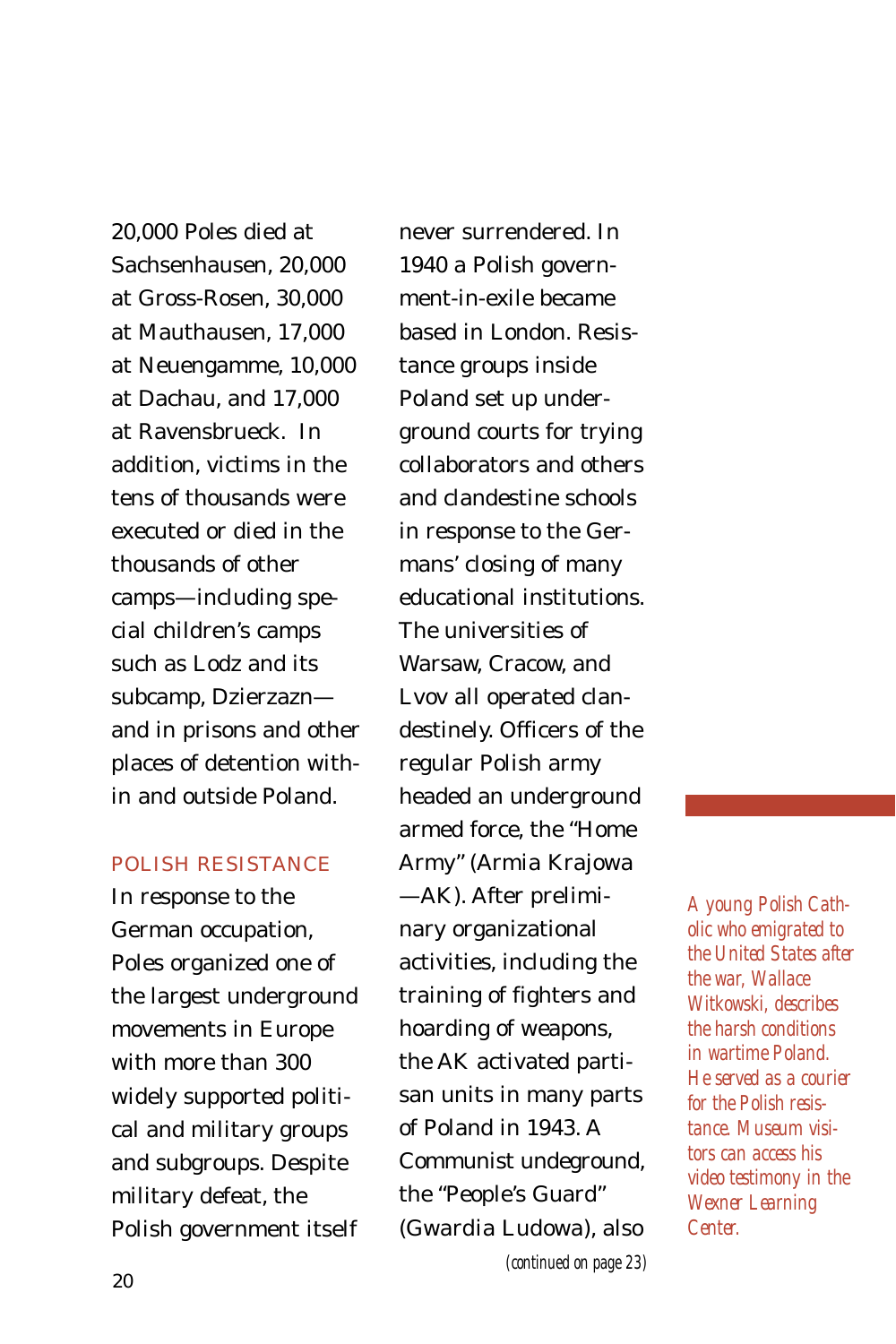# **Daily Life for poles under german occupation**

We were...survivors of a period in which every ablebodied person aged 14 and up had to work ten hours a day, six days a week. Otherwise, we would be shipped to Germany, to forced labor camps, or to work in factories of the German war machine. We were given rations of food so most of us went—often—hungry. We were decimated by disease—typhus and typhoid fever were prevalent. . . .We were terrorized by continuous dragnets —lapanka we called it in Polish. You walk on a street from your house to your aunt's house and suddenly the street is closed by the gendarmes on both sides and all the people are surrounded and asked to show their papers. 'Are you working somewhere? Who are you? What's your occupation? What are you doing now?' Whoever appeared not employed in a meaningful way that involved supporting the German war effort was being singled out, put on a truck, and shipped to the railroad station and put on a train and shipped to Germany. There were hardly any families that did not feel the tragedy of war.



*Jacob Igra*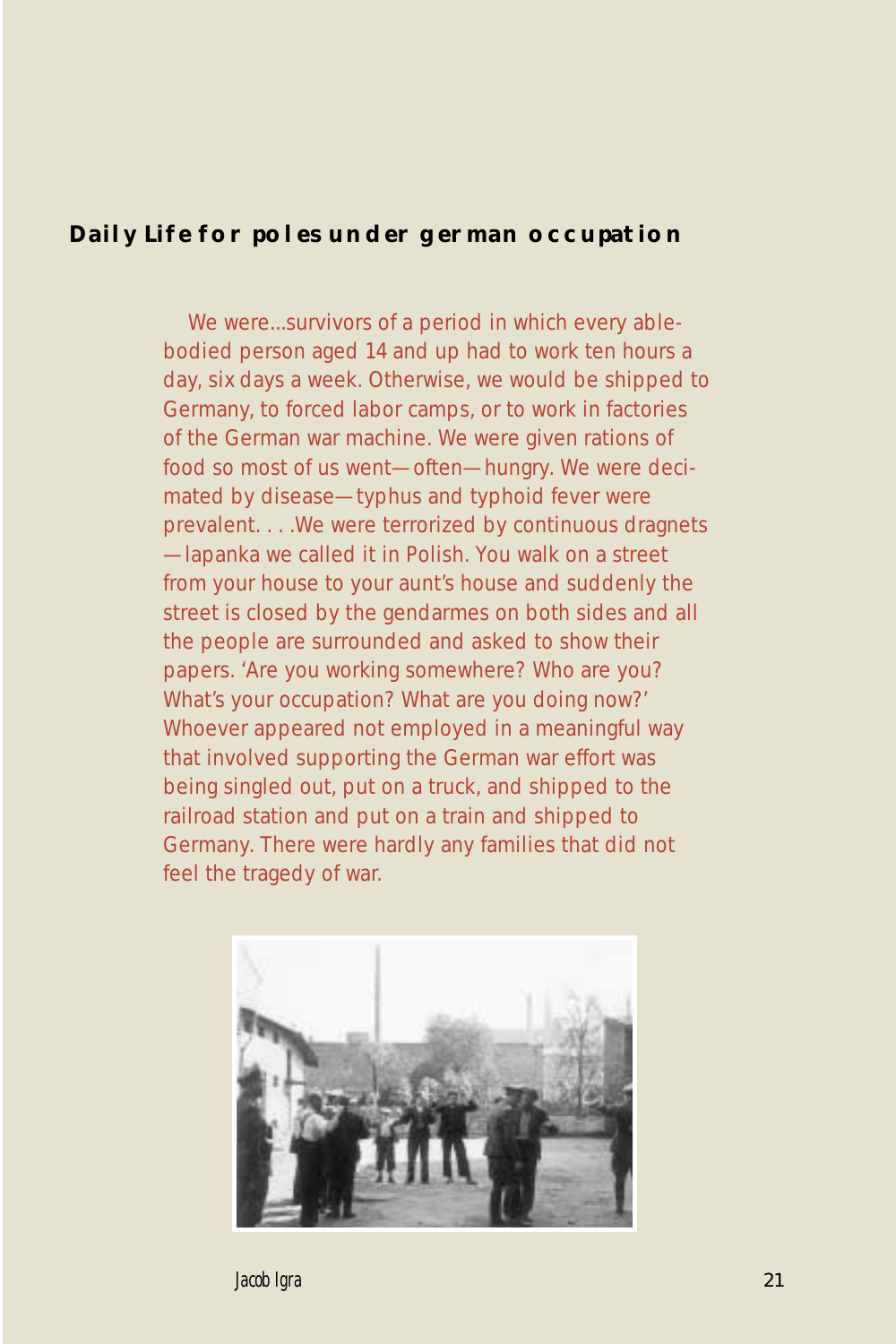### *PIESN OBOZOWA* (CAMP SONG)

Lyricist: Zbigniew Koczanowicz Composer: Ludwik Zuk-Skarszewski Translated from the Polish

*The music and text were written in April 1945 at Falkensee, a subcamp of Sachsenhausen. The piece was associated with a clandestine "camp patrol" that prisoners, including Koczanowicz and Zuk-Skarszewski, formed in 1945. As their liberation neared, the patrol stole arms from a camp arsenal to defend themselves against camp guards.*

Separated from the world by barbed wire, We're rounded up from everywhere, The longing woven into our hearts, Throbs like a ringing bell.

You with the striped rag on your back, Could you forget who you are—and where? They stitched a number to your breast, A red triangle and the letter "P."

And your shaved head reminds you, Of your burden of sins unknown, And you yearn for the day When your will and your purpose return.

Neither stars nor sun bring you happiness, Neither day nor night yields joy. You stand and wait, dressed in stripes and shaved bare, With thousands of others like you.

The words of this song are stained with our blood, Within them are sorrow and grief, Yet your camp song will carry beyond these barbed wires To a distant place unknown to you.

Yet your camp song will carry beyond these barbed wires To a distant place unknown to you.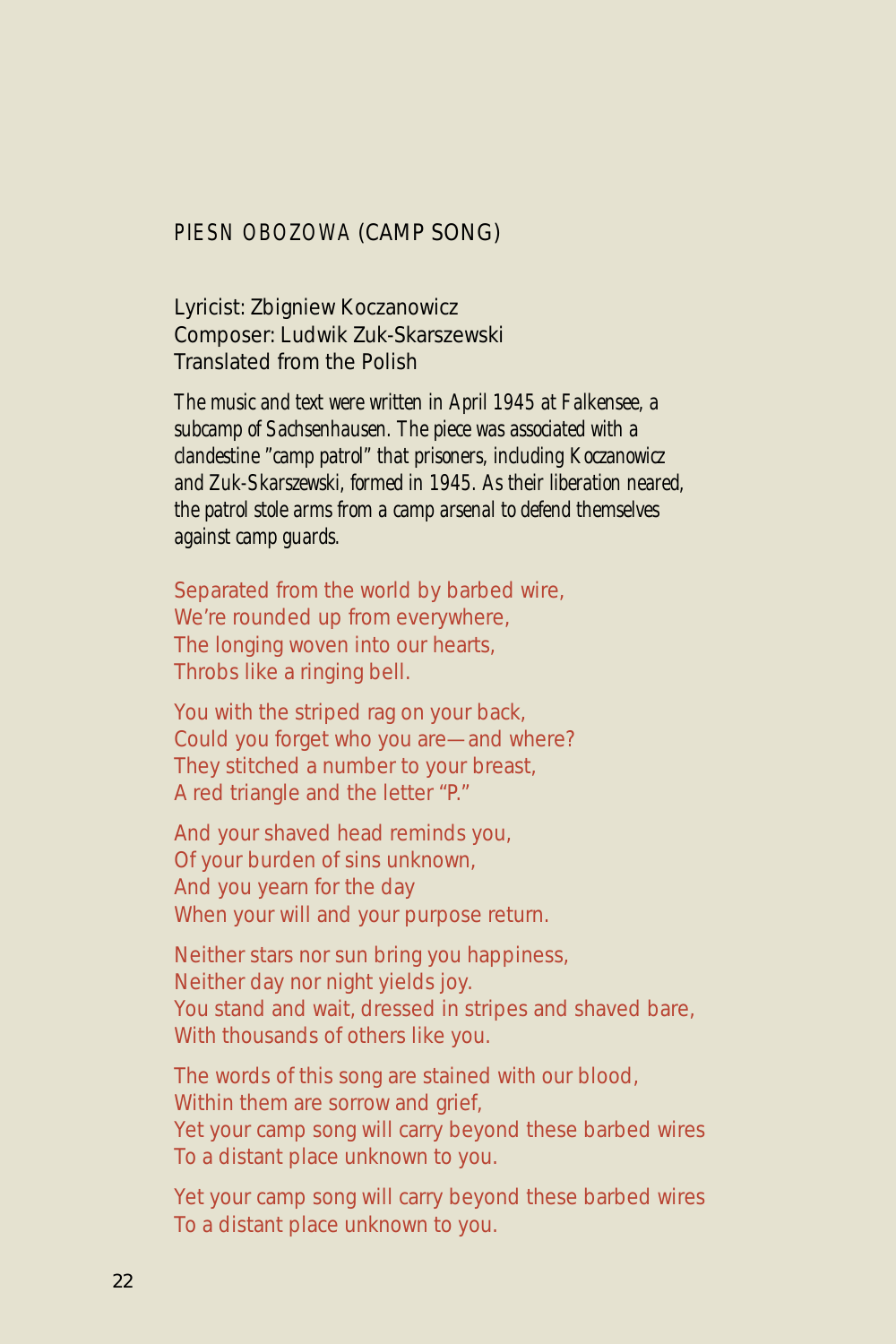formed in 1942, but its military strength and influence were comparatively weak.

With the approach of the Soviet army imminent, the AK launched an uprising in Warsaw against the German army on August 1, 1944. After 63 days of bitter fighting, the Germans quashed the insurrection. The Soviet army provided little assistance to the Poles. Nearly 250,000 Poles, most of them civilians, lost their lives. The Germans deported hundreds of thousands of men, women, and children to concentration camps. Many others were transported to the Reich for forced labor. Acting on Hitler's orders, German forces reduced the city to rubble, greatly extending the destruction begun

during their suppression of the earlier armed uprising by Jewish fighters resisting deportation from the Warsaw ghetto in April 1943.

### **CONCLUSION**

The Nazi terror was, in scholar Norman Davies's words, "much fiercer and more protracted in Poland than anywhere in Europe." Reliable statistics for the total number of Poles who died as a result of Nazi German policies do not exist. Many others were victims of the 1939–1941 Soviet occupation of eastern Poland and of deportations to Central Asia and Siberia. Records are incomplete, and the Soviet control of Poland for 50 years after the war impeded independent scholarship.

*Visitors to the Wexner Learning Center can hear a performance in the original Polish of this piece, and many others from the Museum's Aleksander Kulisiewicz Collection. A Polish poet and musician, Kulisiewicz himself wrote many songs during his imprisonment in Sachsenhausen from 1939 to 1945.*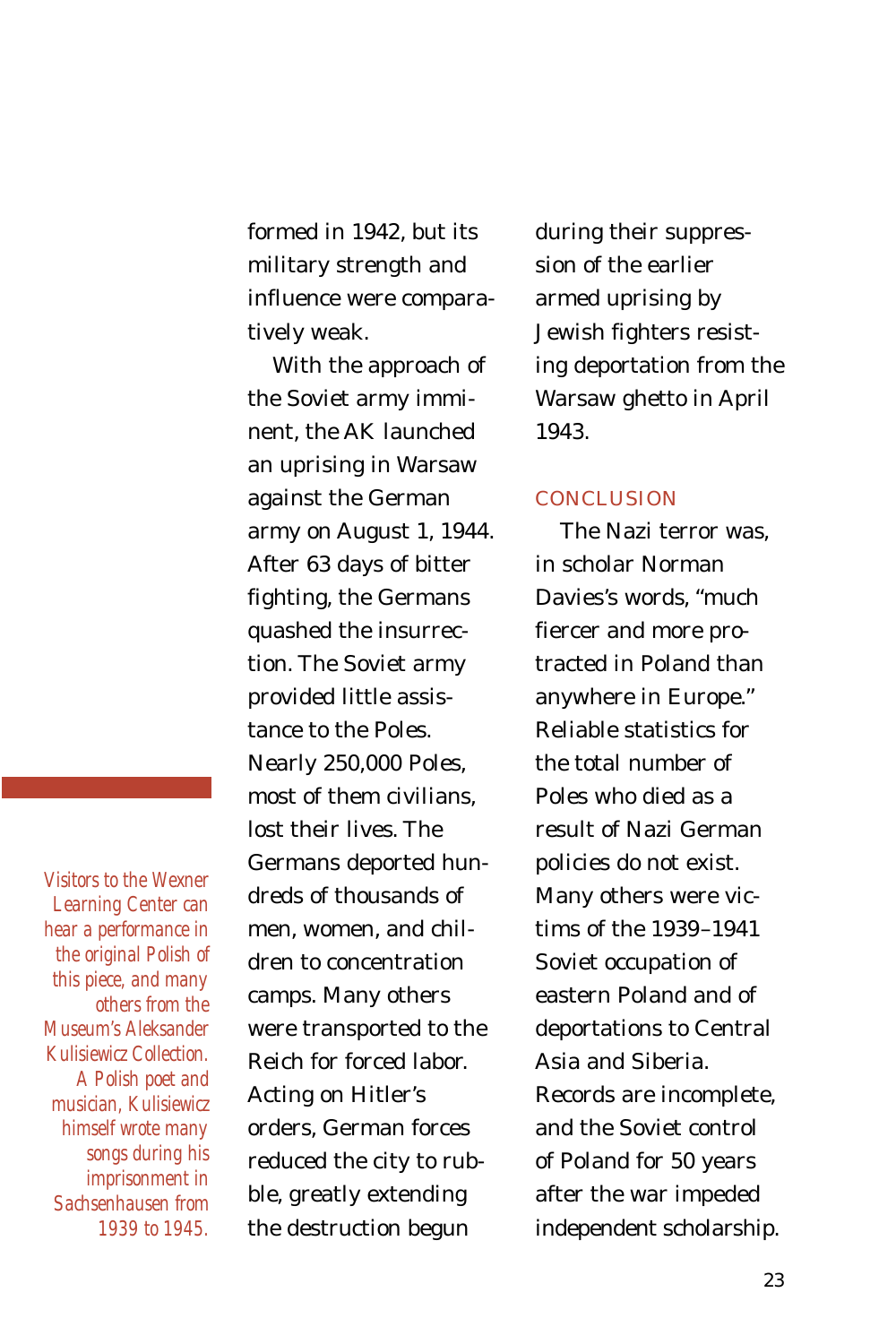The changing borders and ethnic composition of Poland as well as vast population movements during and after the war also complicated the task of calculating losses.

In the past, many estimates of losses were based on a Polish report of 1947 requesting reparations from the Germans; this often cited document tallied population losses of 6 million for all Polish "nationals" (Poles, Jews, and other minorities). Subtracting 3 million Polish Jewish victims, the report claimed 3 million non-Jewish victims of the Nazi terror, including civilian and military casualties of war.

Documentation

remains fragmentary, but today scholars of independent Poland believe that 1.8 to 1.9 million Polish civilians (non-Jews) were victims of German occupation policies and the war. This approximate total includes Poles killed in executions or who died in prisons, forced labor, and concentration camps. It also includes an estimated 225,000 civilian victims of the 1944 Warsaw uprising, more than 50,000 civilians who died during the 1939 invasion and siege of Warsaw, and a relatively small but unknown number of civilians killed during the Allies' military campaign of 1944–45 to liberate Poland.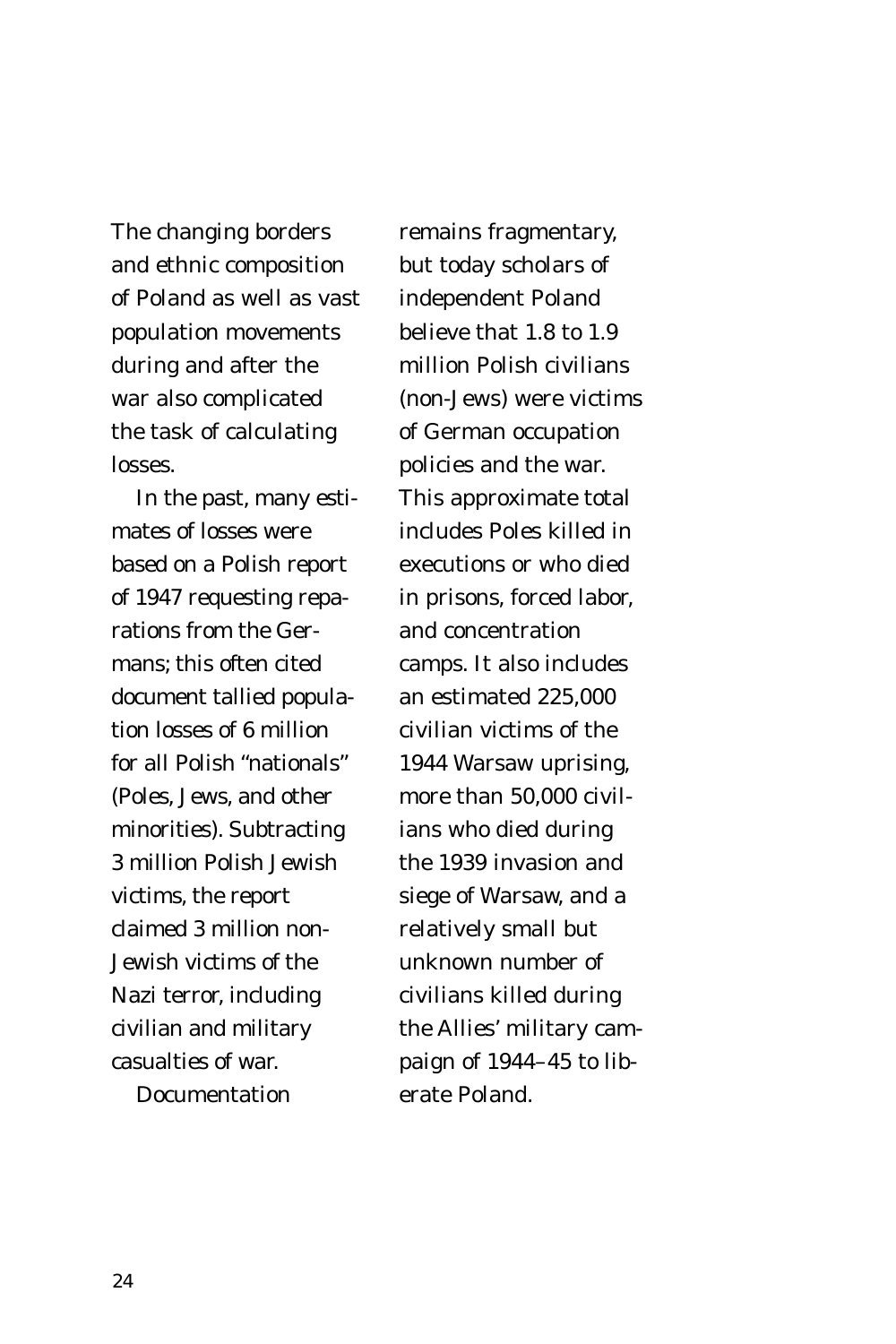# **FOR FURTHER INFORMATION**

### VISIT THE PERMANENT EXHIBITION

*Violated Border* (*4th floor*): An enamel shield bearing the Polish national insignia that at one time may have been affixed to a customs house along the Polish border.

*The War Begins* (*4th floor*): Film footage of the German invasion of Poland.

*Terror in Poland* (*4th floor*): Photos and a tree stump that marked a mass grave near the village of Palmiry, Poland.

*Prisoners of the Camp*s (*3rd floor*): Includes mug shots of many Polish victims.

*Slave Labor* (*3rd floor*): A purple "P" on a yellow patch indicating that the wearer was a Polish forced laborer.

*Resistance* (*2nd floor*): Poster announcing the execution of Poles for anti-German activities.

*The Courage to Rescue* (*2nd floor*): Segment on Zegota, including narrative and photographs of leadership; poster warning Poles against aiding Jews; wall including Polish rescuers recognized as "Righteous Among Nations" by Yad Vashem.

### VISIT THE WEXNER LEARNING CENTER (*2nd floor*)

From the MENU choose TOPIC LIST. From the alphabetical list of topics choose "THE FATE OF THE POLES: Repression and Murder in Occupied Poland."

From the MENU choose ID CARD. Type in the following numbers to read about the experience of Polish people who were persecuted during the Holocaust: 6233; 4274; 2361; 6793; 4554; 5974; 4902; 2514; 6255; 6241; 1741; 4464; 6864; 6852; 6826; 6814; 2004; 5986; 1106.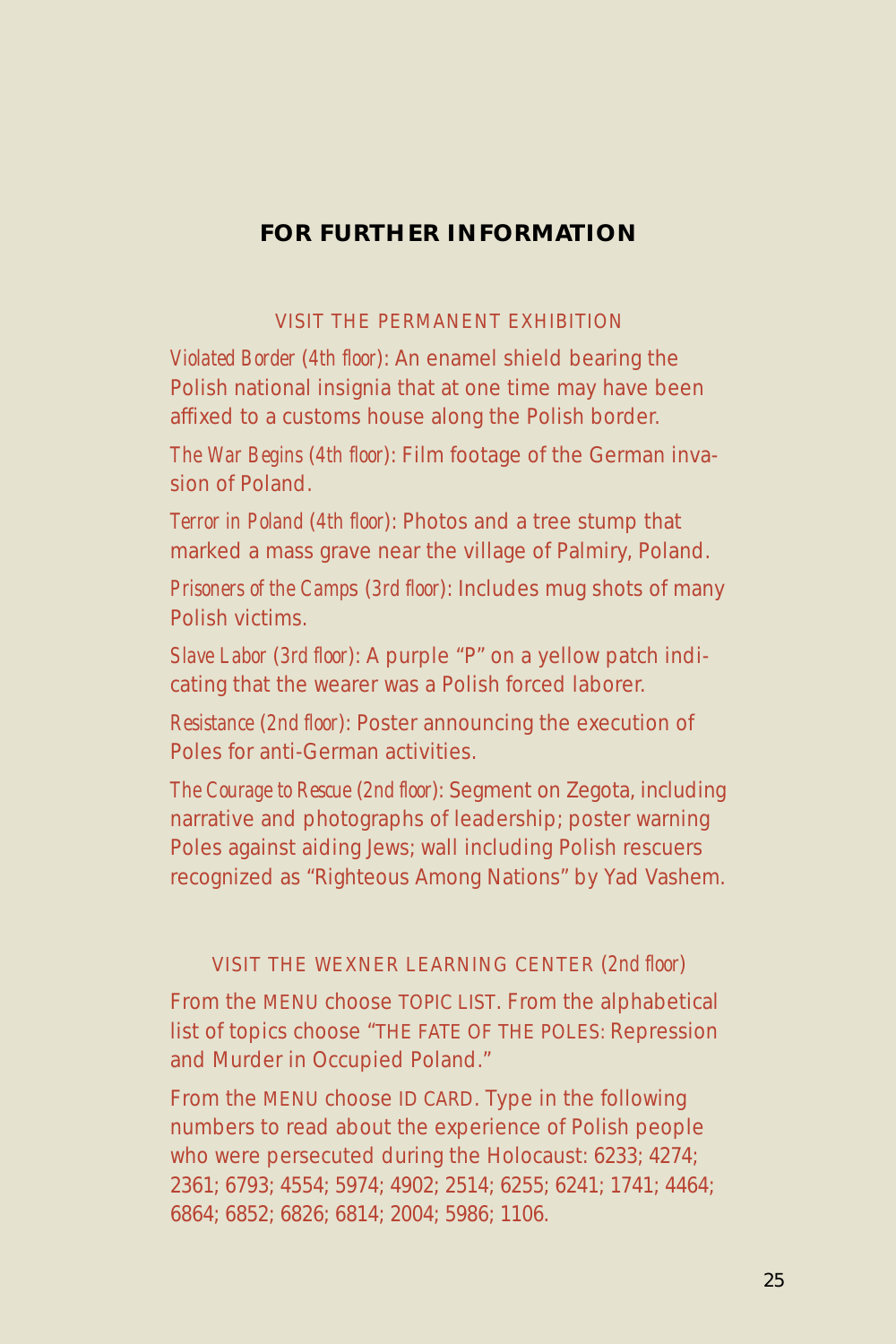# **MUSEUM HOLDINGS**

### **LIBRARY**

Numerous scholarly works and memoirs in English and Polish pertaining to the persecution of Poles during World War II and to the Polish resistance.

# **COLLECTIONS**

Documents relating to occupied Poland, Polish victims, and the resistance, including material from the Main Commission for the Investigation of Nazi Crimes in Poland, the Polish State Archives, and concentration camp memorials.

Videotaped interviews of a number of Polish victims.

Extensive collection of photos of German "actions" against the Polish population, of the 1944 Warsaw uprising, of the Lodz children's camp, and mug shots.

Watercolor illustrations of Auschwitz by Jan Komski, a Polish artist who was imprisoned in the camp.

Letters written by Kazimierz Smolen, a political prisoner at Auschwitz who later became Director of the Auschwitz State Memorial Museum.

Two series of anti-Nazi satirical prints, "Hitleriada Macabra" and "Hitleriada Furiosa" made in a concentration camp by Stanislaw Toegel, a Polish lawyer and amateur artist.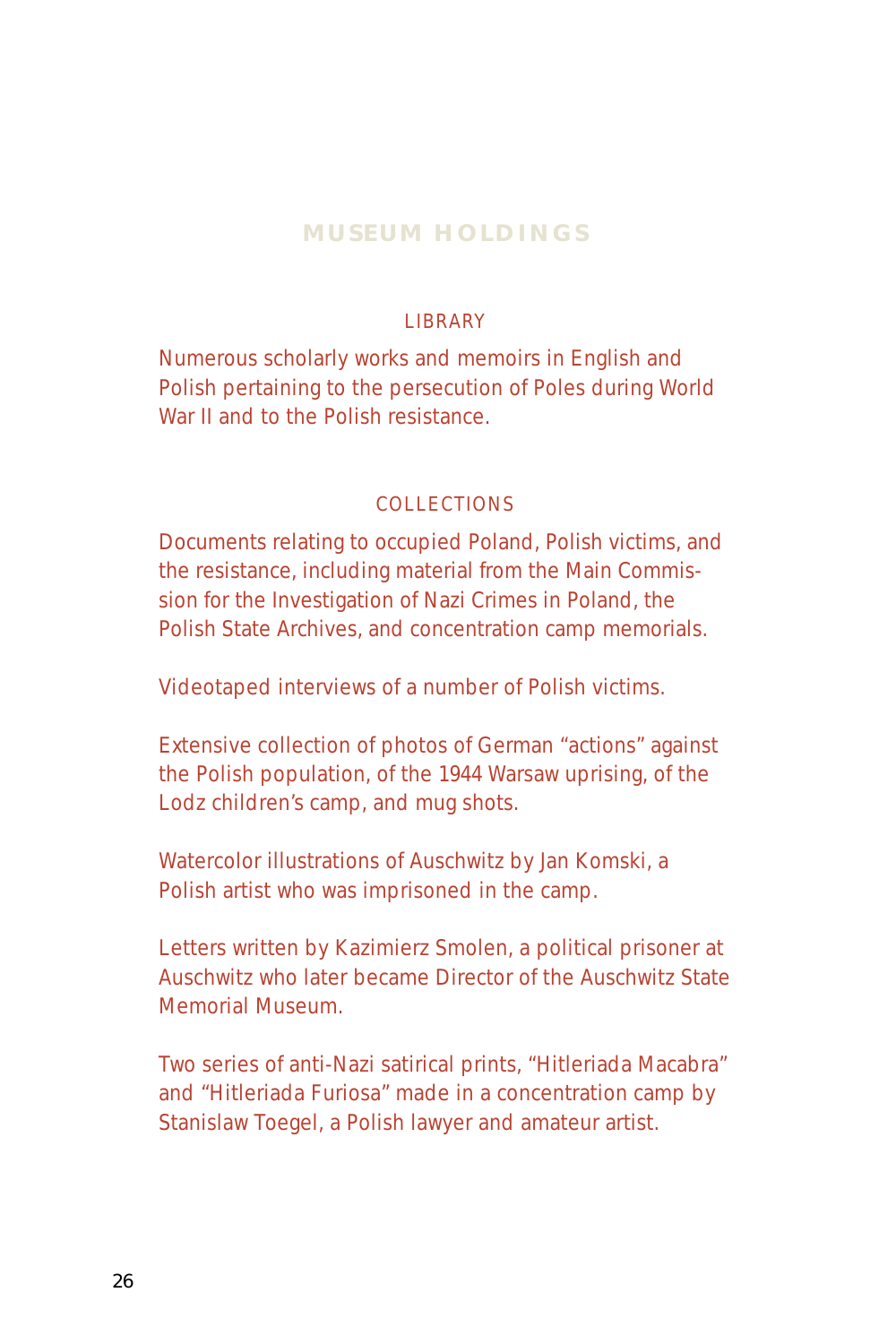### **RECOMMENDED READING**

Ascherson, Neil. *The Struggles for Poland* (New York, 1987).

- Davies, Norman. *God's Playground: A History of Poland, Vol. 2* (New York, 1982).
- Gross, Jan Tomasz. *Polish Society under German Occupation: The Generalgouvernement, 1939–1944* (Princeton, NJ, 1979).
- Hrabar, Roman et al. *The Fate of Polish Children during the Last War* (Warsaw, 1981).
- Kielar, Wieslaw. *Anus Mundi: 1,500 Days in Auschwitz-Birkenau,* trans. from German by Susanne Flatauer. (New York, 1980).
- Klukowski, Zygmunt, *Diary from the Years of Occupation 1939–44,* trans. from Polish by George Klukowski (Urbana, IL, 1993).
- Lukacs, Richard C. *Out of the Inferno: Poles Remember the Holocaust.* (Lexington, KY, 1989).